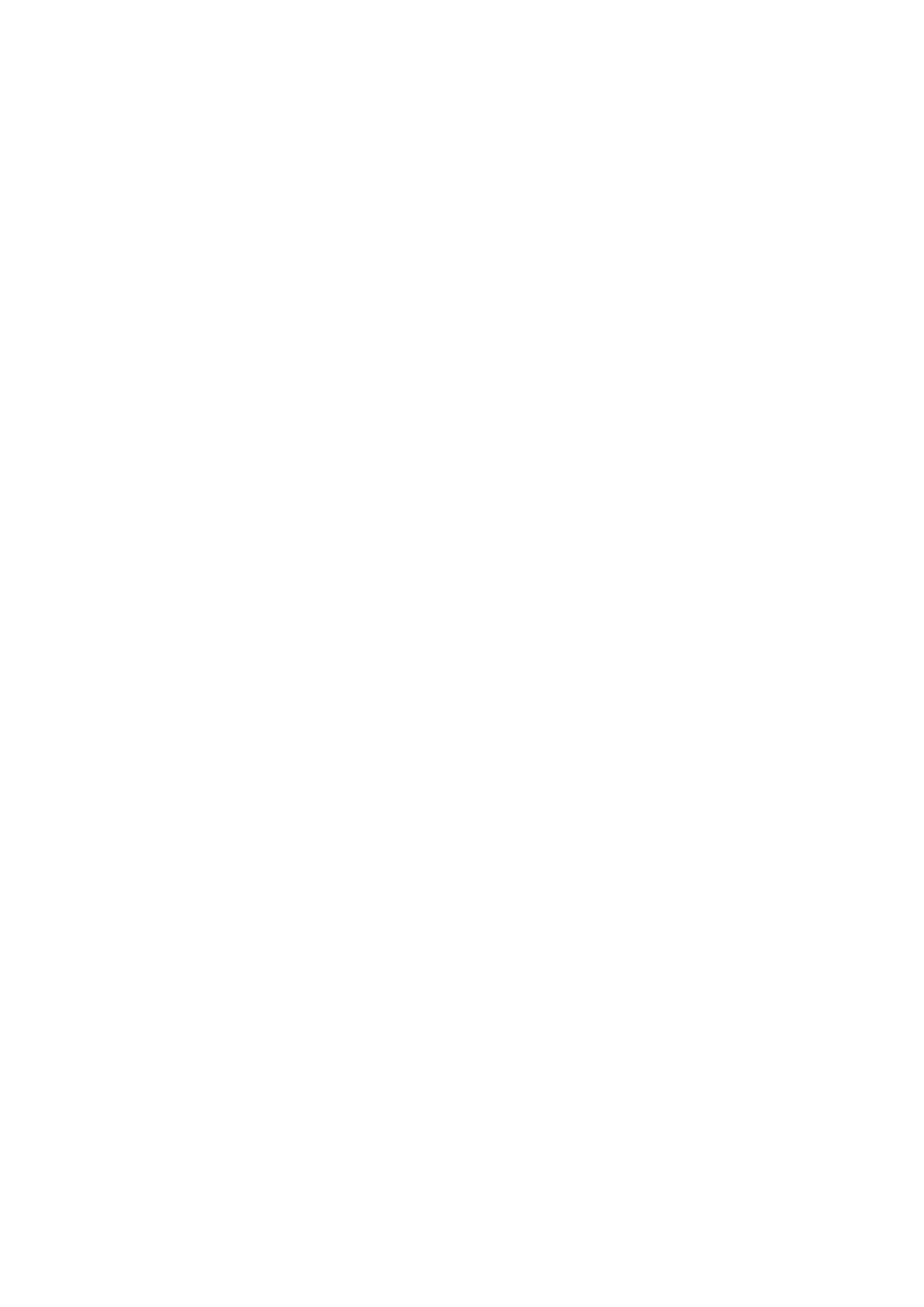

## Financial Stability Paper No. 44 – July 2018 Risk sensitivity and risk shifting in banking regulation

## Marc Hinterschweiger, Tobias Neumann and Victoria Saporta

The authors are grateful to Marc Farag, Sam McPhilemy, Simon Pittaway and Rhiannon Sowerbutts for helpful conversations and comments.

We are also grateful to David Aikman and Vas Madouros for earlier conversations and contributions on this topic.

marc.hinterschweiger@bankofengland.co.uk Bank of England, Threadneedle Street, London, EC2R 8AH tobias.neumann@bankofengland.co.uk Bank of England, Threadneedle Street, London, EC2R 8AH victoria.saporta@bankofengland.co.uk Bank of England, Threadneedle Street, London, EC2R 8AH

**The views expressed in this paper are those of the authors, and are not necessarily those of the Bank of England. This paper was finalised on 2 July 2018.**

**© Bank of England 2018 ISSN 1754–4262**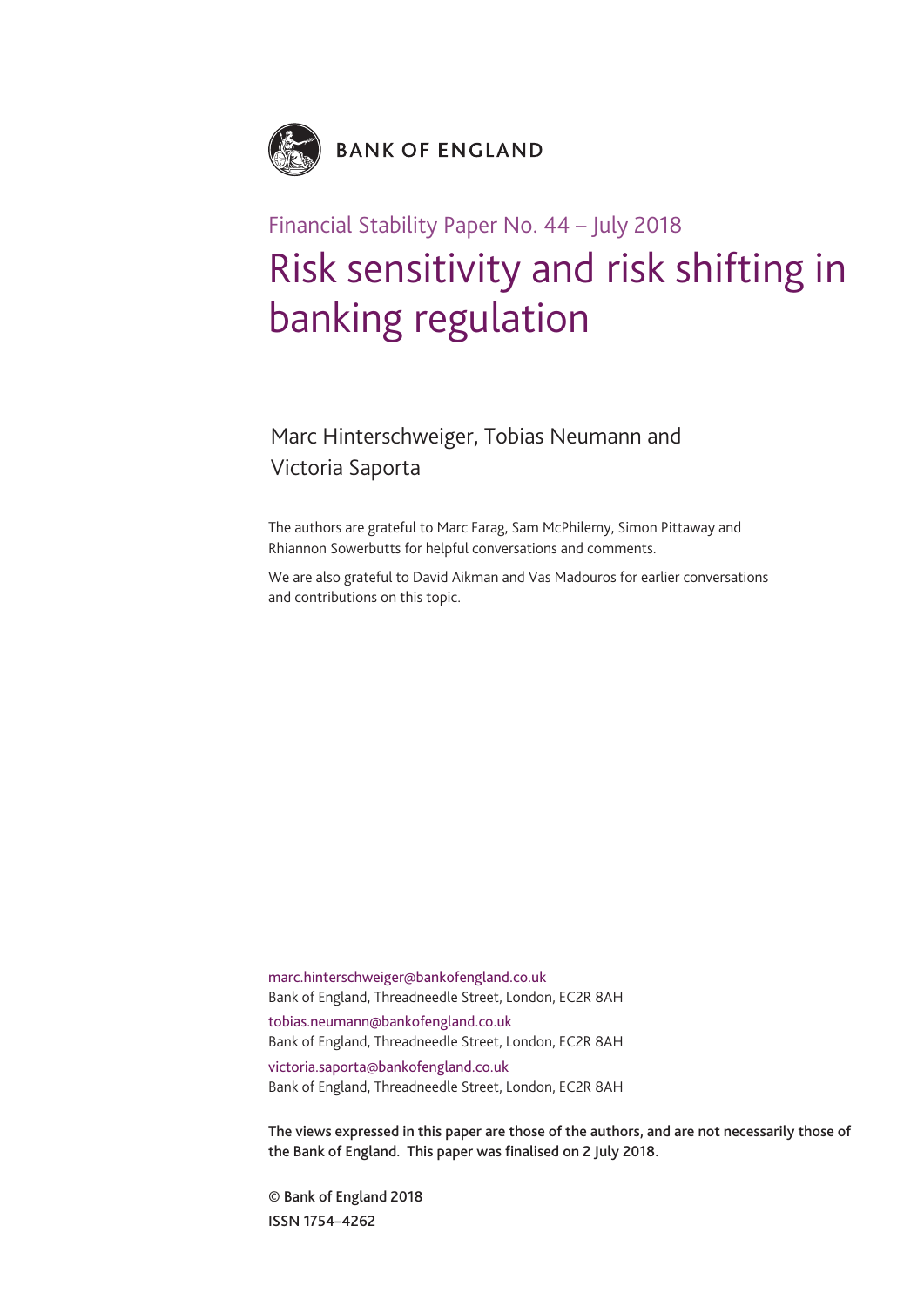## **Contents**

| $\mathbf{1}$   |                                                                                        |  |  |  |  |  |  |
|----------------|----------------------------------------------------------------------------------------|--|--|--|--|--|--|
| $\mathbf{2}$   |                                                                                        |  |  |  |  |  |  |
| 3 <sup>1</sup> |                                                                                        |  |  |  |  |  |  |
| 3.1            |                                                                                        |  |  |  |  |  |  |
| 3.2            |                                                                                        |  |  |  |  |  |  |
| 4              | Has Basel II mitigated banks' incentives for risk shifting and regulatory arbitrage?19 |  |  |  |  |  |  |
| 4.1            |                                                                                        |  |  |  |  |  |  |
| 4.2            |                                                                                        |  |  |  |  |  |  |
| 4.3            |                                                                                        |  |  |  |  |  |  |
| 5.             |                                                                                        |  |  |  |  |  |  |
|                |                                                                                        |  |  |  |  |  |  |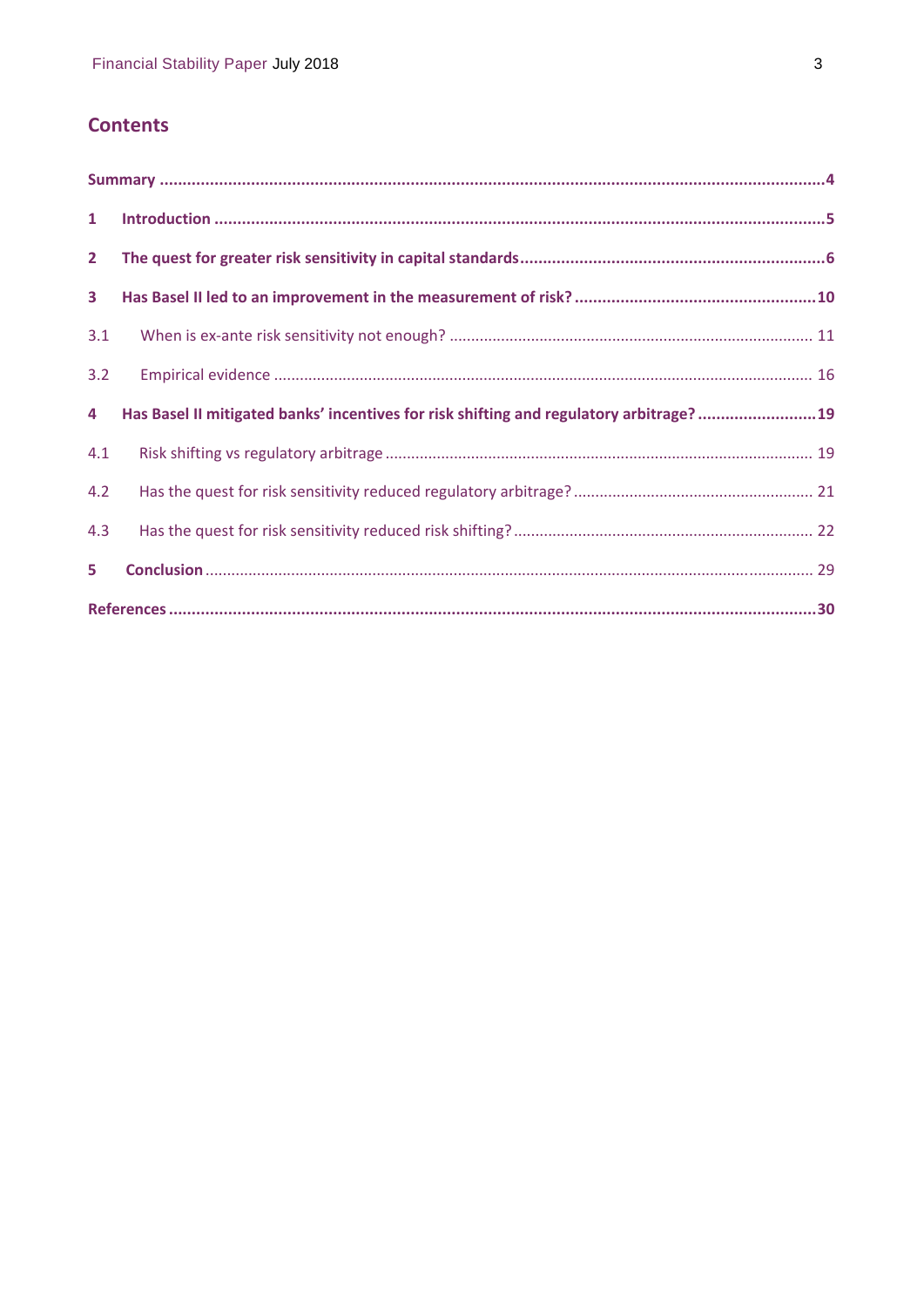# Risk sensitivity and risk shifting in banking regulation

**Marc Hinterschweiger, Tobias Neumann, and Victoria Saporta**

The financial crisis exposed enormous failures of risk management by financial institutions and of the authorities' regulation and supervision of these institutions. Reforms introduced as part of Basel III have tackled some of the most important fault-lines. As the focus now shifts toward the implementation and evaluation of these reforms, it will be essential to assess where the balance has been struck between the robustness and the risk sensitivity of the capital framework. This paper contributes to this assessment by stepping back from the details of the recent reforms and instead taking a bird's eye view on the fundamental trade‐ offs that may exist between robustness, complexity, and risk sensitivity. We review the history of risk sensitivity in capital standards and assess whether a higher degree of risk sensitivity necessarily leads to a better measurement of risk. We also provide evidence that the more risk‐sensitive Basel II framework may have reduced banks' incentives to engage in higher-risk mortgage lending in the UK. Our analysis suggests the need for a robust regulatory framework with several complementary standards interacting and reinforcing each other, even if, prima facie, subjecting banks to a number of regulatory constraints adds to complexity.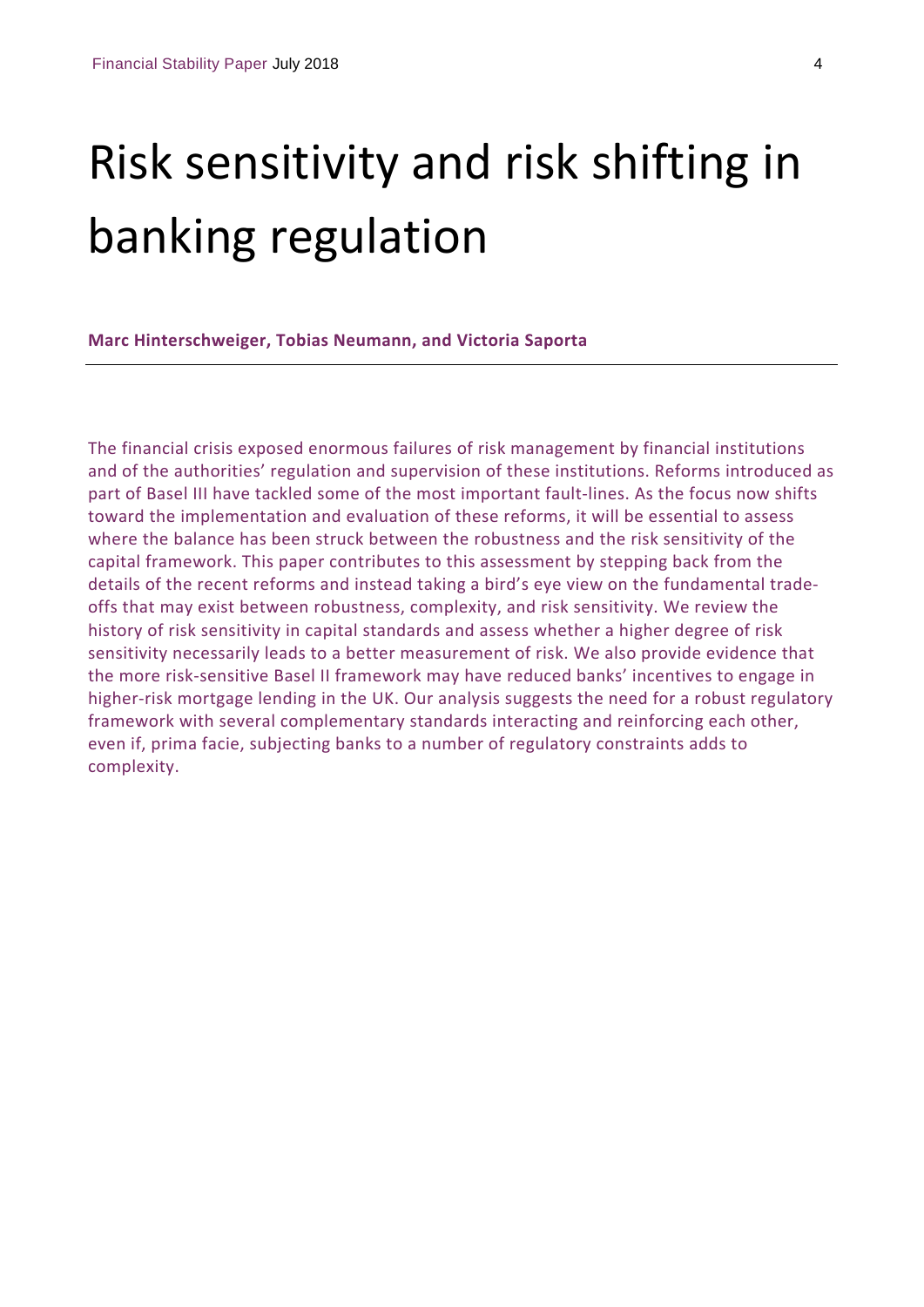## **1 Introduction**

The financial crisis exposed enormous failures of risk management by financial institutions and of the authorities' regulation and supervision of these institutions. Reforms introduced as part of Basel III have tackled some of the most important fault-lines: they raised the level and the quality of capital qualifying for the numerator of the capital ratio, introduced internationally consistent liquidity standards, a leverage constraint, and a floor requirement applied to risk‐weighted assets (RWAs).

Having already fundamentally changed the frameworks for market risk, counterparty credit risk and securitisations, the Basel Committee recently finalised the reforms to the denominator of the risk‐weighted capital ratio – RWAs. This followed an active debate on how to make the risk‐weighting regime more robust without losing the benefits of a risk sensitive capital framework. As the focus now shifts toward the implementation and evaluation of these reforms, it will be essential to assess where the balance has been struck between the robustness and the risk sensitivity of the capital framework.

This paper contributes to this assessment by stepping back from the details of the recent reforms and instead taking a bird's eye view on the fundamental trade‐offs that may exist between robustness, complexity, and risk sensitivity. The linchpin of our analysis is Basel II, as it represents the capital framework with the highest degree of risk sensitivity. Indeed, for its architects, Basel II had the core aim of increasing 'risk sensitivity', compared to Basel I. The idea was to align capital requirements more closely with the risks actually assumed by banks in order to improve the measurement of risk and reduce incentives for risk shifting and regulatory arbitrage. As the Basel Committee explains, this should lead to a capital standard that can distinguish 'with reasonable accuracy between sound banks and those that are likely to fail' (Basel Committee on Banking Supervision, 2013a). In this paper, we ask whether the goal has been achieved, and what the implications may be for the design of the capital framework.

The Basel Committee makes a useful distinction between ex‐ante risk sensitivity, which mostly concerns the granularity of the approach taken, and ex‐post risk sensitivity, which asks whether the framework distinguishes correctly between different risk profiles (Basel Committee on Banking Supervision, 2013a). We present evidence that Basel II may have achieved great ex‐ante risk sensitivity. But Basel II assumed that ex‐post risk sensitivity would automatically follow ex‐ante risk sensitivity. We find that there are strong theoretical and empirical grounds for believing that this is a non sequitur: greater granularity and complexity does not necessarily lead to better risk differentiation.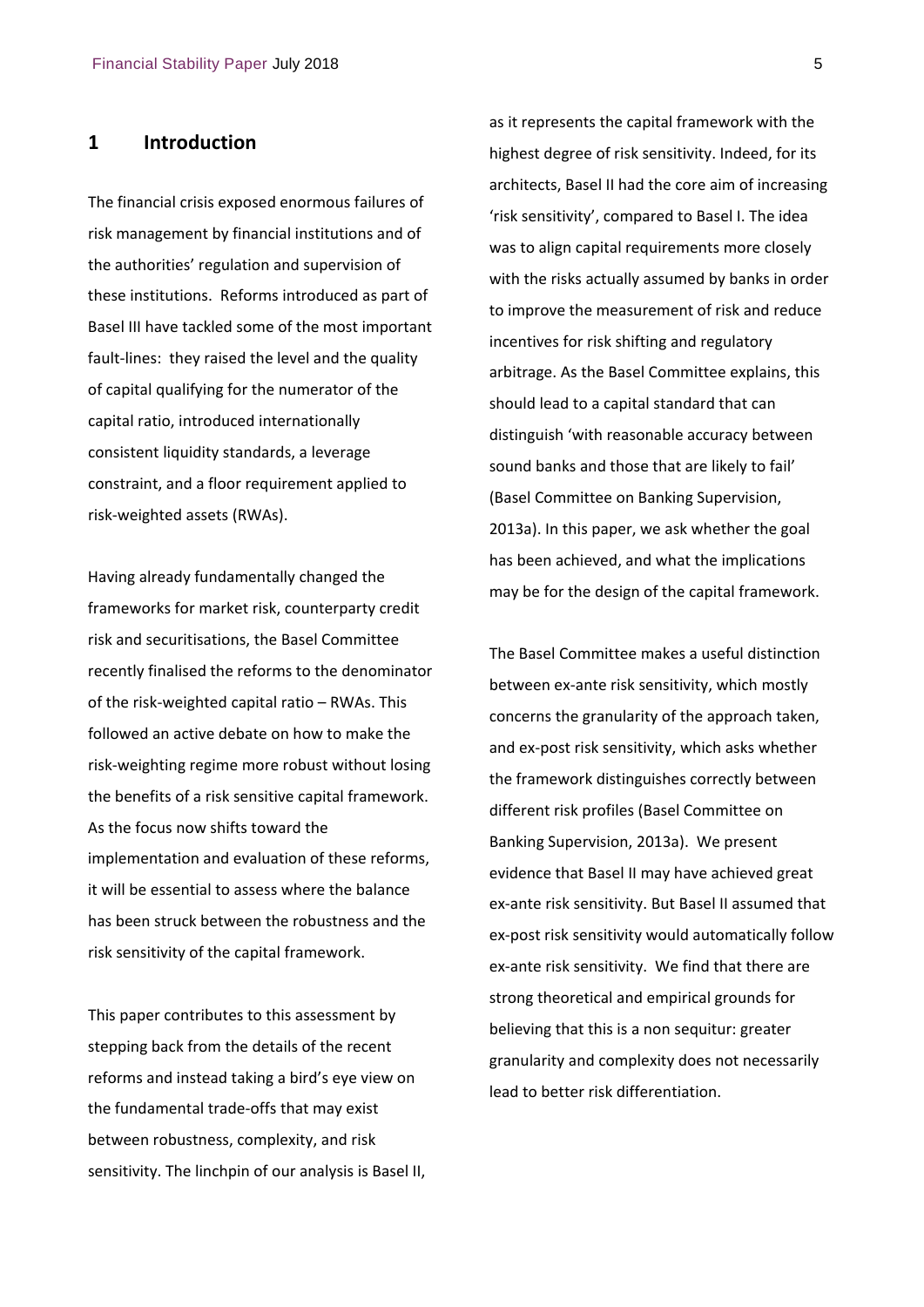At the same time, there is no doubt that Basel I had become an inadequate framework by the turn of the millennium because of regulatory arbitrage and concerns about risk shifting. To our knowledge our paper is one of the first to provide evidence that the introduction of the more granular Basel II framework has indeed mitigated risk shifting incentives.

The crisis has also shown that Basel II on its own – that is to say a risk‐weighted ratio on its own – would not be sufficient to provide a risk sensitive regulatory framework. Like any regulatory metric, its effectiveness is reduced due to leakages and arbitrage as soon as it becomes binding for banks; and, internal models can deliver highly variable capital requirements that may undermine system‐wide risk sensitivity without additional constraints.

The conclusion of this paper is that one should neither demonise nor lionise the quest for greater risk sensitivity. Instead the thrust of our analysis suggests that neither of two ideals exist: there is no single risk‐sensitive metric that captures all risks and cannot be arbitraged; and there is no simple metric that is sufficiently robust without incentivising risk shifting. The answer may then lie in using a suite of metrics, continuously examining the effectiveness of the framework, and being able and willing to make running repairs when necessary.

The paper is organised as follows. In Section 2, we provide a sketch of the history of riskweighted capital requirements, a history that reached its pinnacle with the introduction of the Advanced Internal Ratings‐Based approach of Basel II. In Section 3, we review whether Basel II has improved the way risk is measured, in particular why ex‐ante risk sensitivity may not lead to greater ex‐post risk sensitivity. In Section 4, we assess whether Basel II did lead to less regulatory arbitrage and less risk shifting as was the intention. Section 5 concludes.

## **2 The quest for greater risk sensitivity in capital standards**

Assigning capital requirements that differ by perceived balance sheet risk has its origin in the German Banking Act of 1934 – a direct response to defaults on risky corporate loans contributing to the German banking crisis of 1931. The Banking Act effectively assigned a 0% weight to liquid assets (German sovereign debt) and a 100% weight to all other loans (Neumann & Haldane, 2016).

Though this is a very simple attempt at introducing greater risk sensitivity it was a step towards the goal of differentiating between sound banks and those more likely to fail. A comparison with the UK banking system at the time illustrates this. Whereas British banks were mostly active in the money market, and tended to only provide short‐term corporate loans,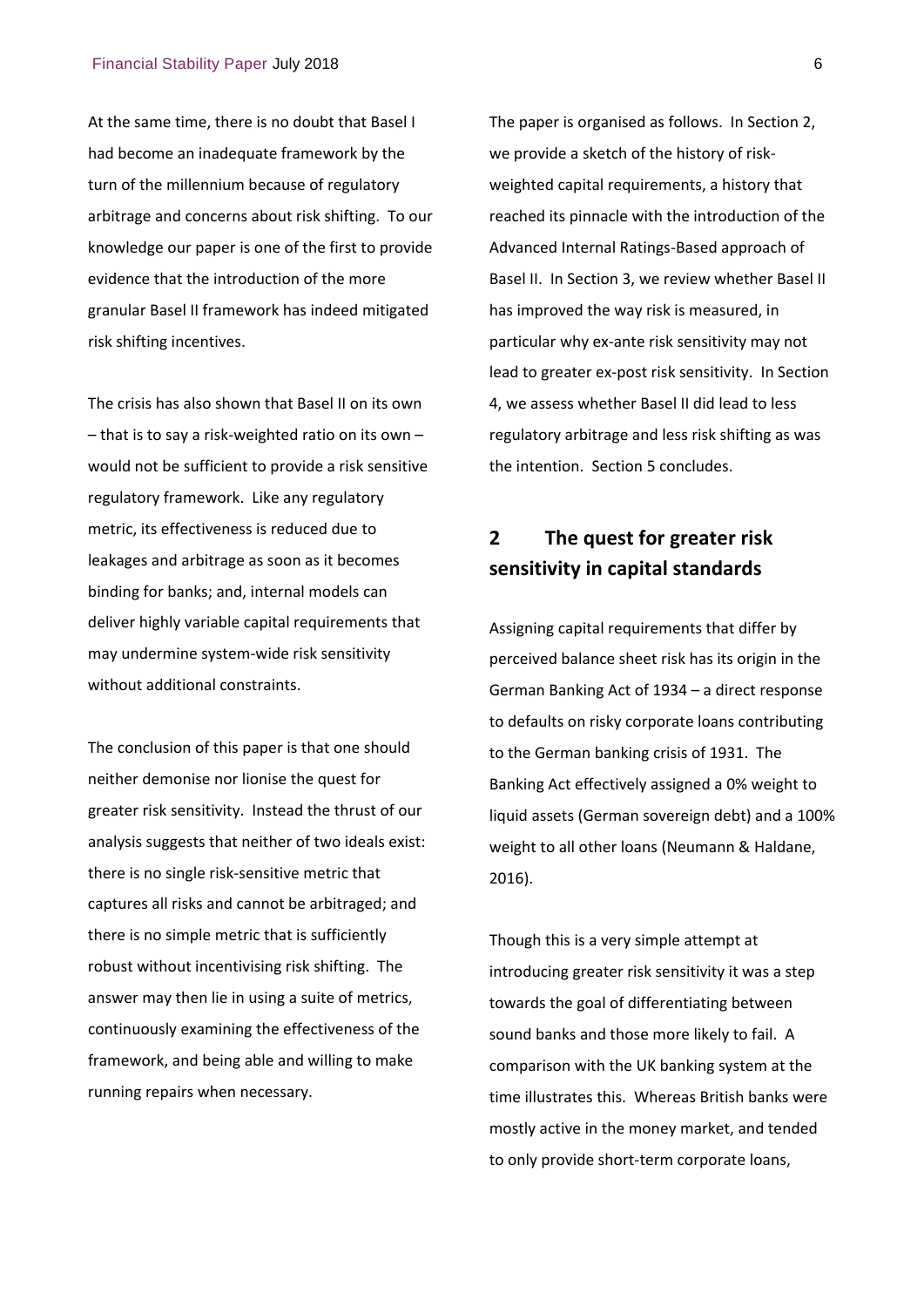German banks were tasked with providing long term capital to the real economy. This difference in business model resulted in much less liquid and more risky balance sheets for German banks than their British counterparts.

For example, Chart 1 shows that a capital to total assets ratio (i.e., a leverage ratio) would have suggested that British and German banks were similarly risky. Weighting liquid assets at 0%, on the other hand, reveals that British banks were almost a quarter better capitalised when adjusting for risk than German banks. Indeed, unlike Germany, Britain did not suffer a systemic banking crisis in the 1930s. This difference in the probability of failure would have been (and was) obscured by looking at a simple asset‐to‐equity ratio (Neumann, 2016).

#### **Chart 1**: **Capital to total assets and capital to risk‐weighted assets in 1930**



Sources: (Sheppard, 1971) (von Bissing, 1933)

Not that supervisors in the United Kingdom actively relied on risk weighting. Supervision in fact relied on the 'raised eyebrow' of the Governor of the Bank of England rather than statute, with a focus on liquidity rather than capital regulation (Norton, 1995).

In the United States, shortly after the war, the Federal Reserve Board (FRB) and the Office of the Comptroller of the Currency (OCC) devised a ratio of capital to "risk assets", defined as total assets minus cash, balances due from other banks, and government securities – essentially the same as the earlier German standard (Alfriend, 1988). These were only used as examination tools as the US regulators did not have the legal powers to issue capital requirements until 1983 (Neumann & Haldane, 2016).

Capital standards in the US evolved in a fragmented manner across the supervisory agencies. In 1952, the FRB revised its standards by making them more granular: assets were categorised according to risk, with separate capital requirements assigned to each category. In 1962, the OCC abandoned the risk asset standard on the grounds that it was arbitrary and did not consider factors such as management, liquidity, asset quality, or earnings trends. The Federal Deposit Insurance Corporation (FDIC), meanwhile, used variations on the simple total capital‐to‐assets ratio throughout this period. This fragmented approach continued until the early 1980s, when, in response to a steady downward drift in banks' capital ratios, the FRB and the OCC (later followed by the FDIC) jointly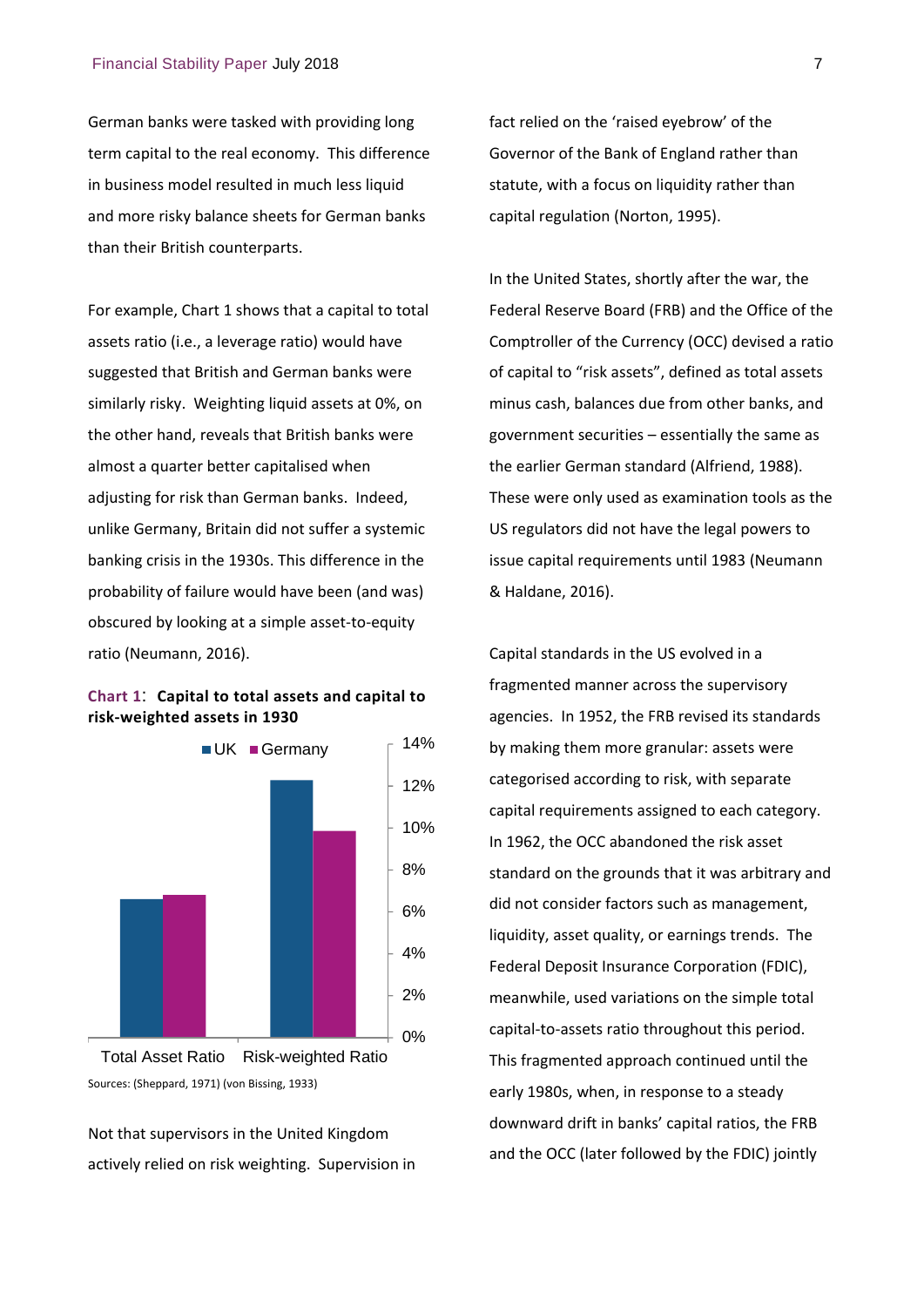established new guidelines based on simple ratios of capital to total assets, temporarily reversing the push towards increased risk weighting (Alfriend, 1988).

In contrast, European countries developed risk weighted regulations throughout the 1970s. In Germany, for example, more differentiated risk weights of 0%, 20% and 50% were assigned to different exposures in the 1970s (Deutsche Bundesbank, 1973). In the late 1970s, the majority of member states of the European Economic Community used risk‐weighted capital regulation (Inter‐Bank Research Organisation, 1978).

In the UK, too, risk weighting increased in importance. In 1975, in the wake of the "fringe" banking crisis that threatened financial stability in the United Kingdom, the Bank of England published the conclusions of a Joint Working Party it had formed with the London and Scottish clearing banks to develop proposals for assessing capital and liquidity adequacy. Two metrics were introduced. First, a simple "free resources" ratio based on the ratio of current liabilities to capital resources; like the leverage ratio, this took no account of the riskiness of a bank's assets. Second, a "risk asset" ratio, which under the proposals consulted on in 1979, was based on the ratio of capital resources to the risk weighted value of a bank's assets. Risk weights were assigned to reflect the relative potential for losses arising from "credit", "investment" and

"forced sale" risks in each class of asset. Commercial loans were weighted at unity; market loans to listed banks at 20%; and property exposures at 200% (Bank of England, 1980).

By the early 1980s, the United States was an outlier in its continued use of simple capital‐to‐ total asset ratios that did not attempt to discriminate assets by risk. Over this period, US banks' investments in low‐risk liquid assets declined and regulators became concerned that the trend could be partly explained by the lack of risk‐sensitivity in the capital standard (Bardos, 1987). Partly in response to this, and partly with a view to bringing the US standards more closely in line with other industrial countries, the US authorities began in 1986 to negotiate with the Bank of England on a common system of risk‐ weighting capital standards.

The outcome of the negotiations between the Bank of England and the US authorities was critical in reaching agreement across G10 countries on the original Basel Accord, published in 1988 (Goodhart, 2011). This established a common risk‐weighted capital standard across eleven countries. A bank's credit risk assets were allotted to one of five broad risk categories, each with a fixed risk weighting that ranged from 0‐ 100%. A portfolio of corporate loans, for instance, received a risk weight of 100%, while retail mortgages – perceived to be a safer bet – received a more favourable weighting of 50%. Minimum capital was set in proportion to the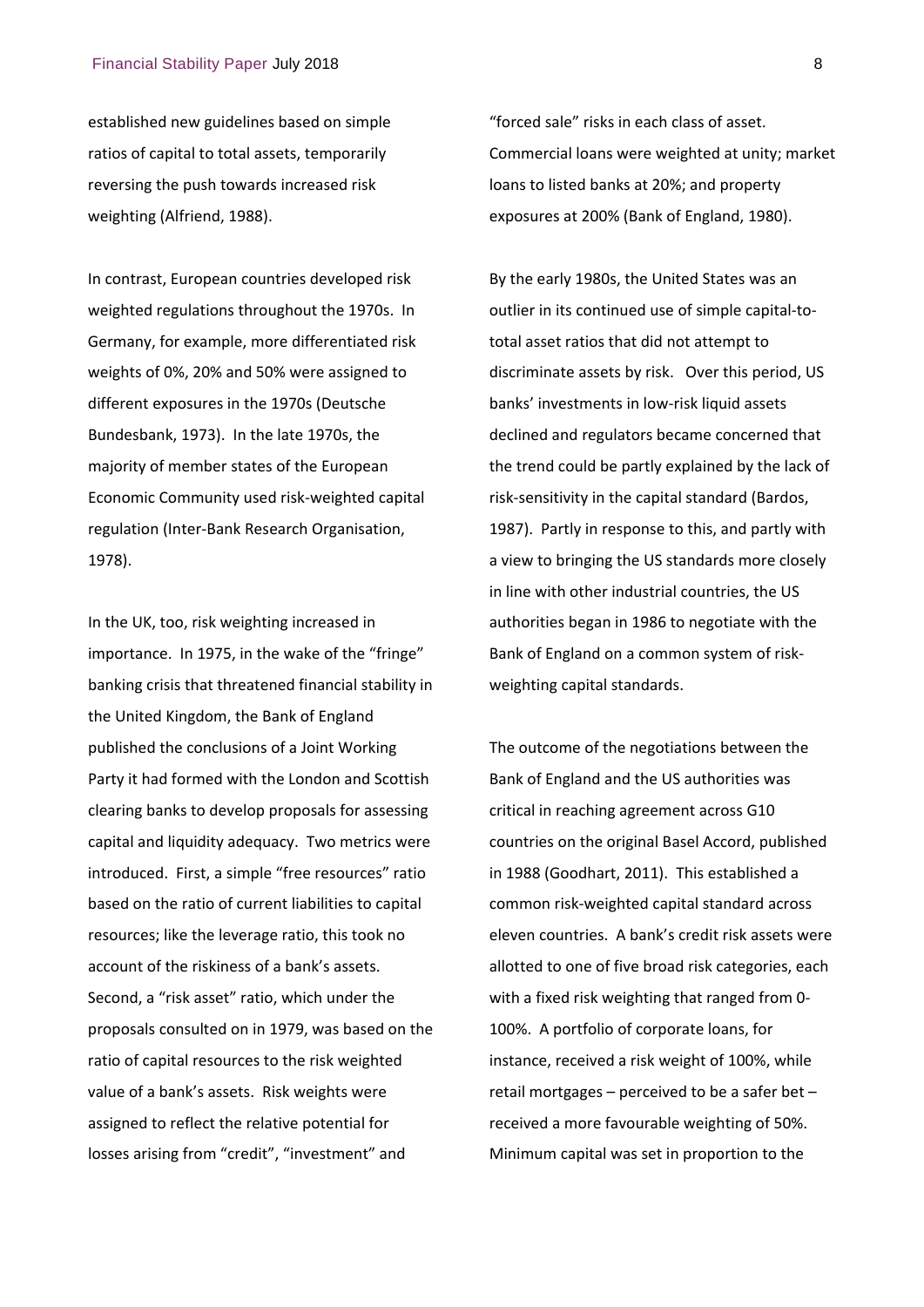weighted sum of these assets (Basel Committee on Banking Supervision, 1988).

In 1996, the Basel Committee amended Basel I to require banks to have sufficient capital to cover their market risk exposures. In an attempt to codify best practice risk management as practiced by 'sophisticated' banks, the Committee permitted the use of banks' own internal models as the basis for these capital requirements. The internal model the Basel Committee required was the 'value‐at‐risk' (VaR) methodology, which had been introduced two years earlier by JP Morgan (Basel Committee on Banking Supervision, 1996).

In light of the introduction of internal models in 1996, the approach for credit risk was criticised for being insufficiently risk sensitive over the next few years. It is worth quoting the then‐President of the Federal Reserve Bank of New York, who summarised the proceedings of a joint conference between his institution, the Bank of England, the Bank of Japan and the Federal Reserve Board.<sup>2</sup>

*"Conference participants suggested that in the future, supervisory practice and capital regulation will be based less on specific rules and prescriptions and more on a system of general principles for sound and prudent management.*

l

*For supervisors, the most important challenge involves developing an approach to capital regulation that works in a world of diversity and near‐constant change. […] Whatever the approaches eventually adopted, the next generation of supervisory capital rules must take into account the vital role of incentives in determining the behavior of financial institutions."* (McDonough, 1998)

The reason for the concerns raised at the conference was that the simple framework not only failed to measure risk accurately but also created incentives for banks to risk‐shift. For example, a flat risk weight on all corporates meant that banks could increase their return by lending to riskier corporates; this would not have attracted higher capital requirements.

An additional concern was that of regulatory arbitrage – banks actively seeking loopholes in the rules rather than adjusting their desired portfolios because of the distortions created by regulation. This included the use of securitisation and innovative forms of credit enhancement (Jackson, 1999).

So by the turn of the millennium, the Basel I framework was thought to be insufficiently risk sensitive: both in an ex-ante and ex-post riskiness of banks by failing to measure risk adequately, providing imprudent incentives and allowing regulatory arbitrage.

 $2$  See also the papers and speeches presented at the 1998 conference hosted by the Federal Reserve Bank of New York and cosponsored by the Bank of England, the Bank of Japan and the Federal Reserve Board: 'Financial Services at the Crossroad: Capital Regulation in the Twenty‐First Century', reproduced in the October 1998 issue of the Federal Reserve Bank of New York Economic Policy Review.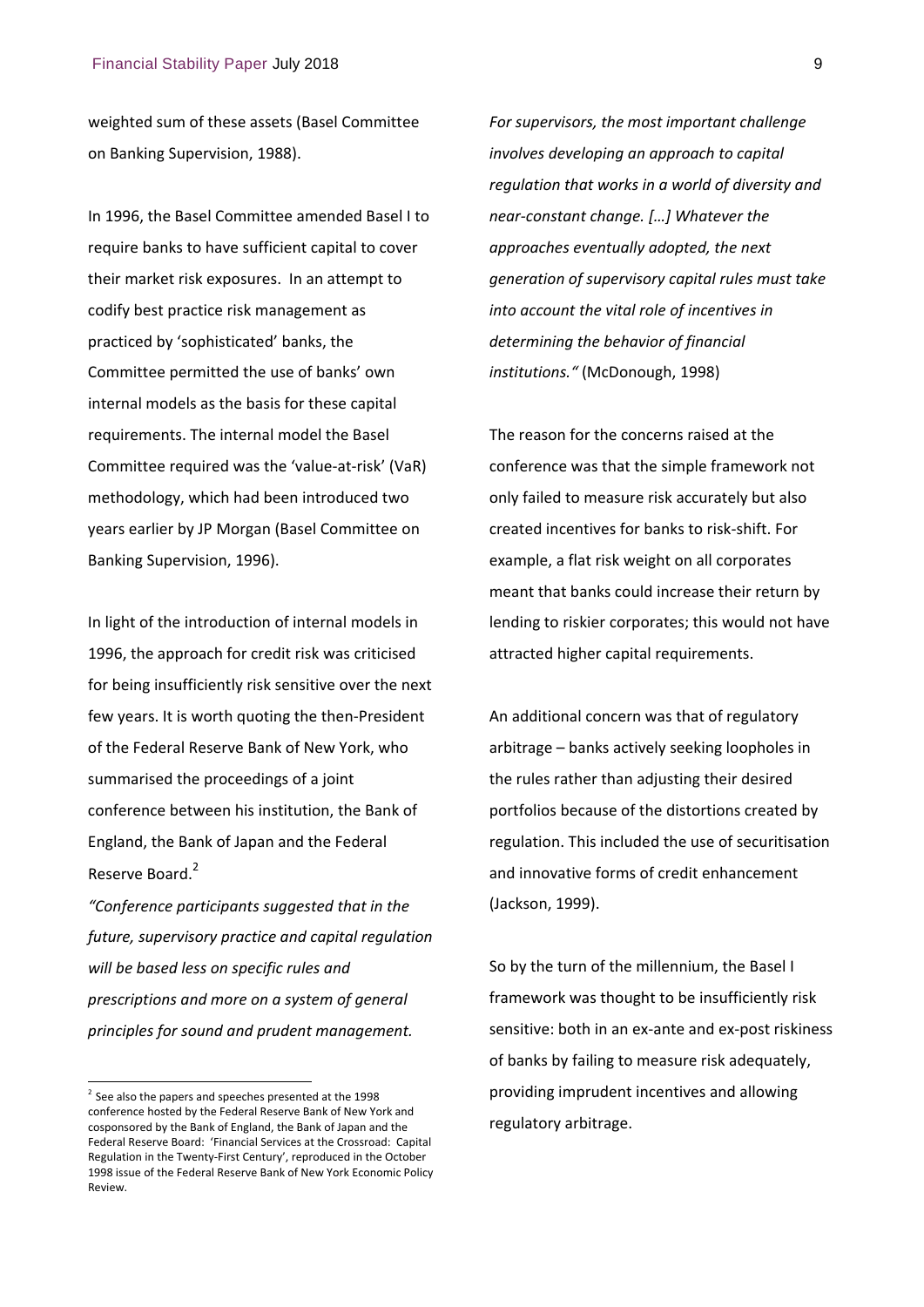What followed was an attempt to replicate best practice in credit risk modelling (e.g. JP Morgan's CreditMetrics and Merton and Vasicek's KMV). This led to the Basel Committee publishing a revised set of rules for credit risk in 2004. The simple four‐bucket approach was replaced with one that sought to tie capital requirements much more closely to risks. Banks were encouraged, subject to regulators' approval, to use the socalled Internal Ratings Based (IRB) approach, under which requirements were based on the outputs of their own internal rating systems. Banks lacking the capacity to model these risks were required to use the so-called Standardised Approach, under which capital requirements were flat, or based on observable benchmarks such external agency ratings.

The IRB approach requires some explanation. Capital requirements are calculated in three steps. First, banks use their internal models to produce an ordinal ranking of borrowers, grouped into a discrete set of rating grades. Second, banks estimate the average probability that borrowers within each grade will default, i.e. be unable to repay their debts over the course of the next year. $3$  This is called the probability of default or PD – for some exposures this is floored such that it cannot be below 3 basis points. Third, the so‐called 'IRB formula' sets the capital requirement such that stressed (unexpected) losses will not exceed the bank's capital up to a

<sup>3</sup> Banks on the so-called "Advanced IRB" approach must also estimate the expected loss given default, exposure at default and maturity.

l

99.9% confidence level. If the assumptions in the model are correct – in particular, the assumed default correlation and that the probability distribution function of credit losses is normal – the output is a capital requirement sufficiently large that a bank is only expected to become insolvent once every 1000 years. $4,5$ 

In addition to introducing internal model to credit risk modelling, the Basel Committee designed a modelling framework for operational risk called the Advanced Measurement Approach ('AMA'). The Basel Committee did not specify an approach or distributional assumptions in the AMA, in contrast to the IRB approach, where the Basel Committee specified the risk model in form of the IRB function (Basel Committee on Banking Supervision, 2006).

## **3 Has Basel II led to an improvement in the measurement of risk?**

So on the eve of the financial crisis, the Basel Committee had introduced internal models in the global regulatory framework with the goal to increase risk sensitivity and reduce adverse incentives created by simpler regulation. This section assesses if it has succeeded in the first goal; we look at the second goal in Section 4.

 $\overline{a}$ 

 $<sup>4</sup>$  In practice the output of the formula has been scaled up by the</sup> Basel Committee on Banking Supervision so that capital requirements of the G10 banking system as a whole are, in aggregate, the same as under Basel I.

<sup>5</sup> An explanatory note of the Basel II IRB formula can be found at www.bis.org/bcbs/irbriskweight.pdf.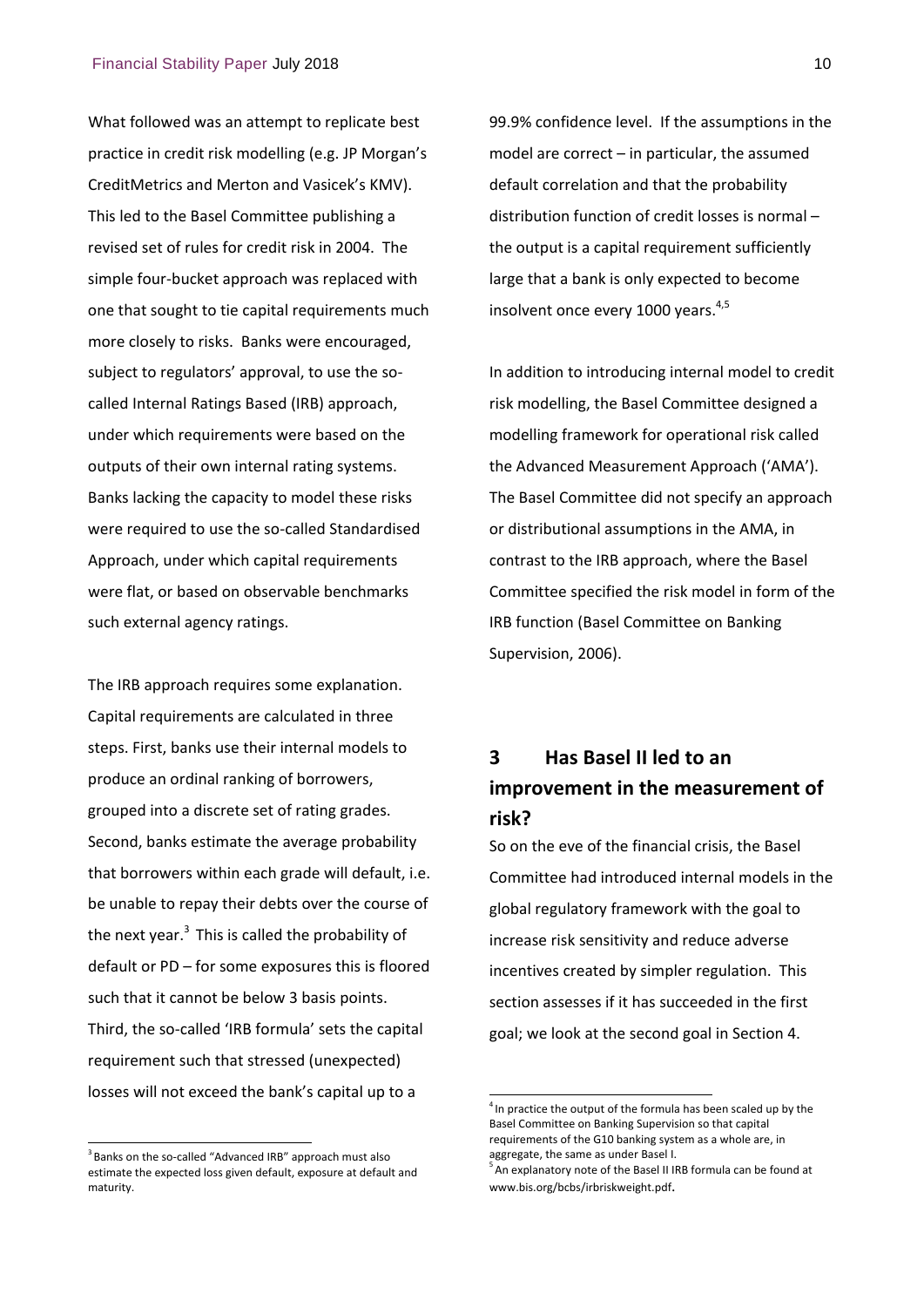Note that it is difficult to assess the performance of Basel II in the crisis because most internationally active banks' capital ratios were calculated using Basel I risk weights at the time. So in this section we instead review the evidence on whether risk‐weighted capital ratios per se have been a more effective predictor of banking distress than simple ratios that do not attempt to weight risk. And, since internal models were used in the market risk framework at the time, the performance of the Basel framework with respect to trading activities can help us gauge the effectiveness of the internal models used at the time.

It might seem naïve to ask if a more flexible approach can ever be less risk sensitive than a simpler one. But the answer is by no means clear cut. A great level of granularity – ex-ante risk sensitivity – does not necessarily lead to a better identification of risk. We first motivate why this may be the case from theory and then proceed to the empirical evidence.

## **3.1 When is ex‐ante risk sensitivity not enough?**

Models are a simplification of a complex reality. As a result their predictions will always be subject to some error. To be useful in an international capital standard an internal modelling framework needs to keep this error within a sufficiently narrow range. Ideally, the framework delivers predictions that turn out to be true on average; and, if predictions are wrong they should not be

far from the truth. All else equal, this would result in prudent and comparable capital outcomes: the framework would correctly differentiate between different risks and assign similar capital requirements to similar risks – both within and across banks. Achieving this ideal would result in ex post risk sensitivity.

The mean‐squared prediction error (MSPE) can be used to explore what causes internal models to perform well or badly. Mathematically, it is the sum of the squared bias and variance of a model. $6$  Assume y is the fixed realisation of a data generating process, and  $\hat{y}$  is a random variable that reflects the model's output.

$$
MSPE = E[(y - \hat{y})^2]
$$
  
=  $E[y - E(\hat{y})]^2 + E[E(\hat{y}) - \hat{y}]^2$   
= bias<sup>2</sup> + variance

The first term is the model's squared bias: the extent to which the model is not correct on average. This happens if the model is misspecified. Zero bias is achieved if the predicted risk matches the real risk – on average.

The second term is the model's variance and reflects the nature of estimated values as random variables: depending on the sample used, the same model can make different predictions. The extent to which estimates differ depends on the quantity and quality of the available data.

-

 $6$  And an irreducible error if the data-generating process is subject to noise, which we can ignore for this purpose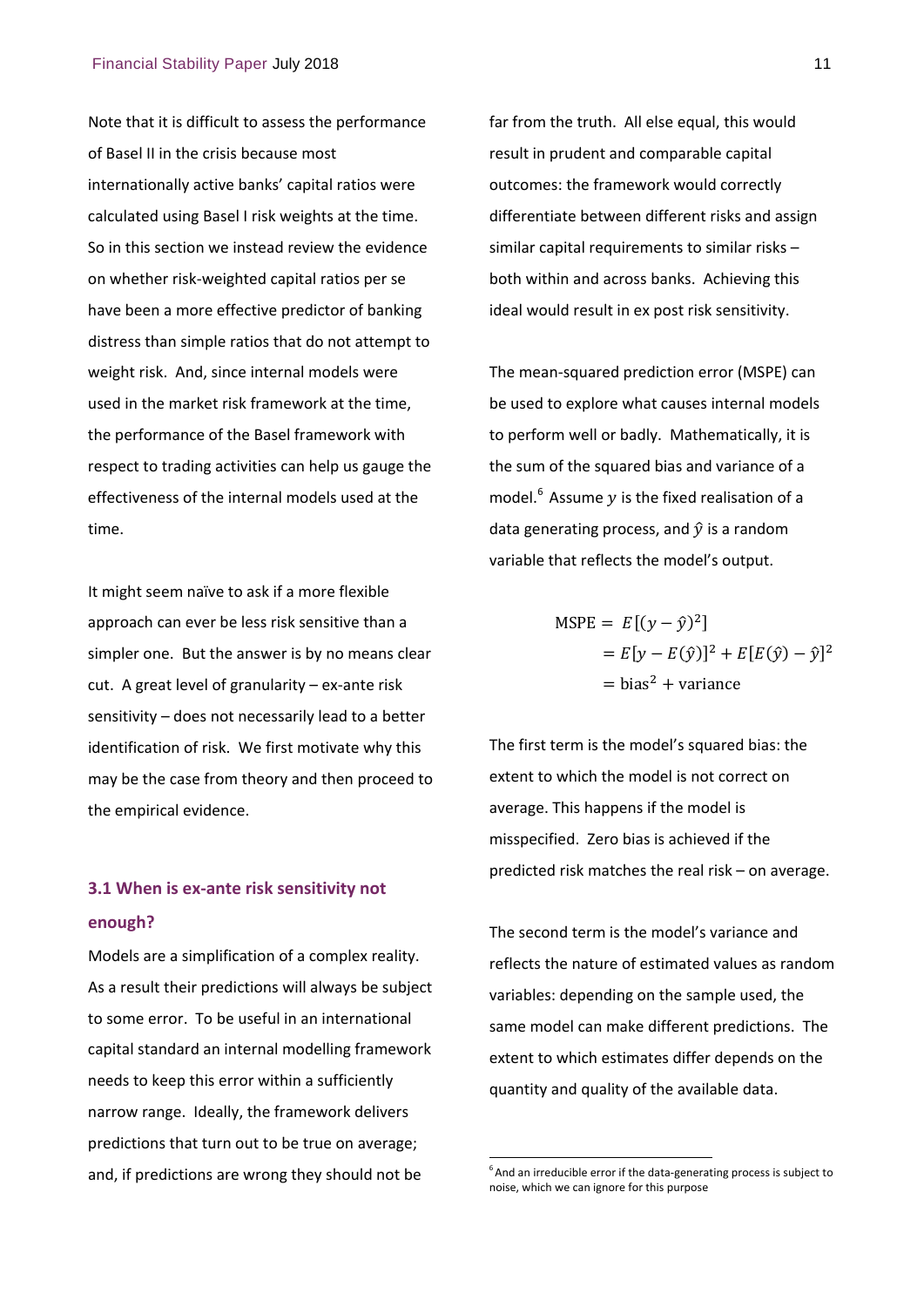Figure 1 illustrates the difference between bias and variance by using bull's‐eyes (Neumann, 2015). The aim is for a modelling framework that 'hits' the centre often, resulting in a low MSPE. The left picture shows a framework that has a lot of bias but little variance, i.e. its estimates are close together but far from the centre. This can be interpreted as a standardised approach: it may be misspecified for particular portfolios because of its relative lack of granularity, but it will not exhibit variance. The right picture shows a framework with no bias but considerable variance, i.e. on average it is right but the hits are far apart. This might be reflective of some internal models.

The key point is that neither picture is particularly risk sensitive or otherwise desirable. This may be surprising since some would regard a non‐biased model as the gold standard of risk assessment. But as Figure 1 illustrates, a lack of bias does not necessarily mean the model is correct most of the time. This insight is particularly crucial from a systemic perspective, where the crosses on the bull's‐eyes can be interpreted as individual banks.

**Figure 1 – illustration of bias and variance** High bias, low variance Low bias, high variance



Source: Neumann (2015)



Decomposing the MSPE into bias and variance is a well‐known insight in machine learning (Gigerenzer & Brighton, 2009). Its interest comes from the dilemma it presents. Often in order to reduce bias we need to make a model more complex. But the more parameters there are to estimate, which is one way of decreasing bias, the more likely it is that the model mistakes noise for signal in a given data set. This will tend to increase the variance of predictions. As such, optimising a model for bias often has to be traded off against greater variance (and vice versa).

Increasing ex‐ante risk sensitivity is often shorthand for reducing bias. In the context of Basel and internal models, it was thought banks' superior data and modelling capabilities should result in outcomes that are closer to the truth than supervisory estimates. This is intuitive: many people would prefer a model with zero bias – i.e. a 'correct' model – to one with zero variance. At least such a model would be correct on average. A slight amount of bias would only be considered because of computational expediency or simplicity.

The problem with this narrow view is twofold: first, we might have too few realisations to even achieve a correct average. And, second, even if we are correct on average, every single prediction could be far off the truth. These concerns read across to banking regulation. A system with low bias but high variance might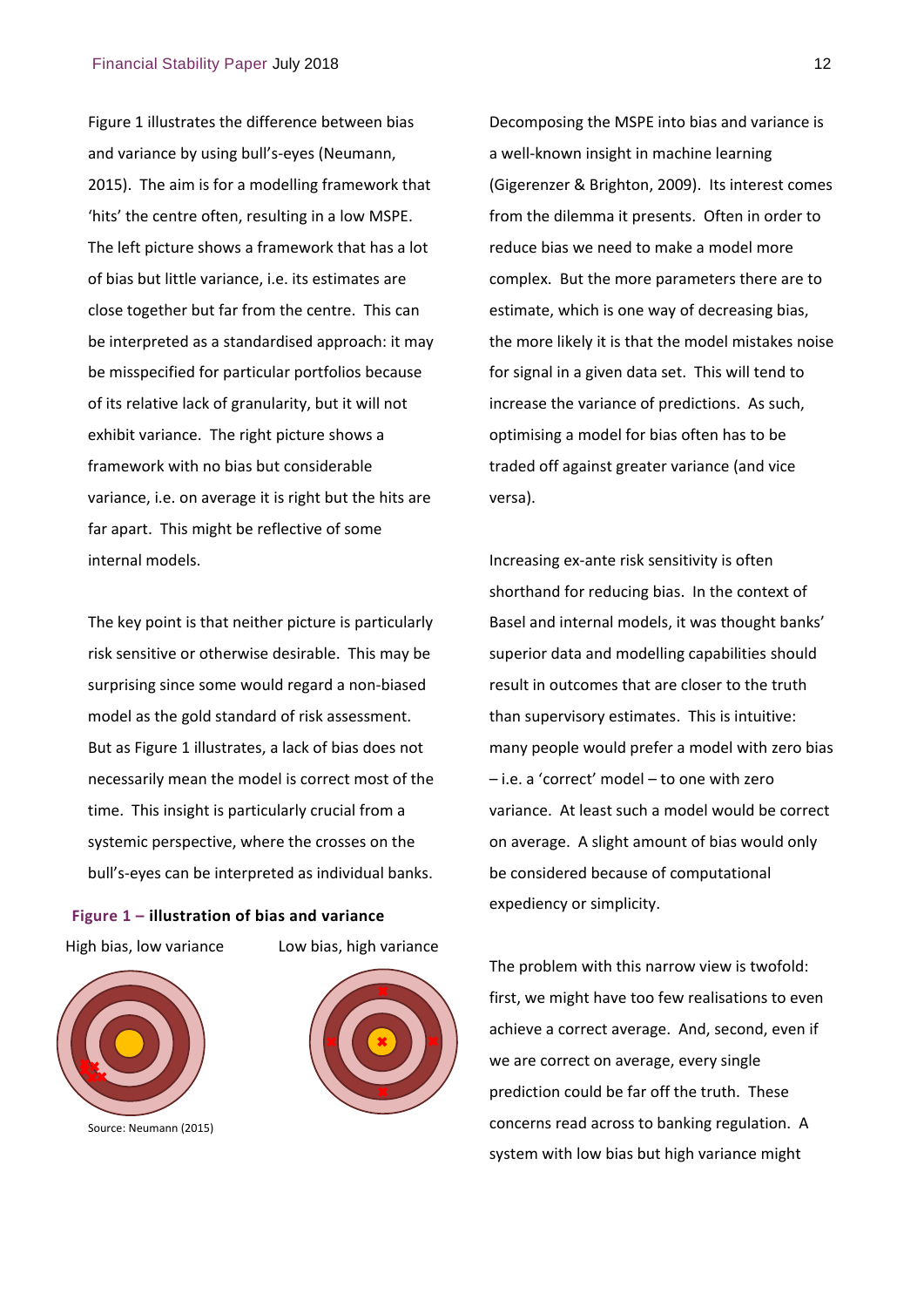mean that some banks are undercapitalised while others are overcapitalised – but with few or no banks being adequately capitalised.

On average, the system might have enough capital, but it would contain a number of very weak links making it more fragile. The internal models framework aimed to improve bias, but it might have done so at the expense of variance. As variance increases, banks can have different capital requirements for the same risk, or the same capital requirements for different risks. This would not be a risk sensitive outcome, and may be one explanation of why internal models may fail to increase ex‐post risk sensitivity, as discussed below.

Even though it is tempting to tackle a complex world with complex models, this strategy might not always result in the best outcomes if data are limited as they often are for certain asset classes. To illustrate this, consider a financial asset that is subject to market risk; for example an equity share in a company. In this example the share's riskiness is correlated with the last three days of risk: higher risk over the last three days means higher risk today.<sup>7</sup> We can model this risk using a range of complexity for models. The simplest model assumes that risk is only correlated with yesterday. The more complex models make the assumption that risk is correlated with up to the last five days.

We measure performance by estimating the mean squared prediction error and decomposing it into bias and variance. Intuitively, the models that assume fewer than 3 days' of correlation should have a greater bias because they are an incorrect description of the real world. But the performance of the more complex models can be more variable across different samples because they need relatively more data to keep variance small.

Charts 2 and 3 show the results for different amounts of data; the yellow diamond shows the overall error. For the smaller sample in Chart 2 (10 years of simulated data), the simpler but wrong model that only looks at yesterday has the lowest overall error – even lower than the error of the true model. This is because the true model does not have enough data to function reliably. Only for large amounts of data in Chart 3 (40 years) does the true model outperform all others. This shows – perhaps counterintuitively – that without sufficient data even models that reflect reality more accurately can fare worse than simpler approaches.

l

 $^7$  To be specific, the asset follows a GARCH(3,3) process.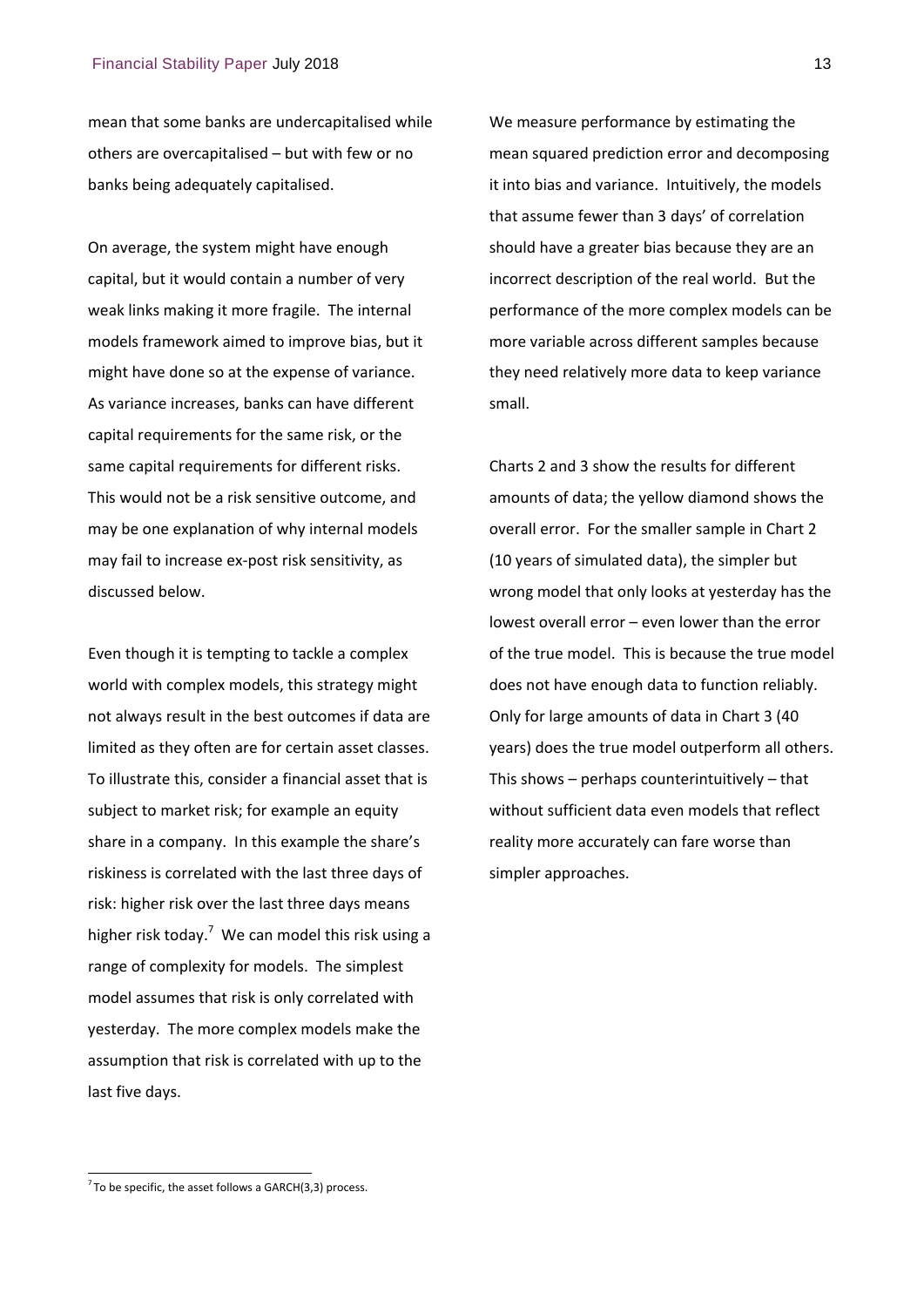## **Chart 2: Modelling errors in market risk (10 years of data)**



<sup>(</sup>a) True model is number 3. The more days are modelled, the more complex the model becomes.

(b) Error due to simplicity is squared bias, error due to complexity is variance. Error is defined as mean square prediction error.

The key point that this experiment illustrates is that accurate (and therefore risk‐sensitive) modelling requires balancing both bias and variance. The claim that 'the world is complex, so simple regulatory models (such as simple standardised approaches determined by regulators) cannot be more accurate than more complex internal models' is not well‐founded in the face of limited data, at least from a statistical point of view. The reality appears to be more nuanced. Simple approaches can outperform more complex modelling in the face of limited data, whereas more complex approaches can outperform simpler ones where data sets are sufficiently large.

Model variance does not only affect individual institutions but can show up system-wide. This leads to differences in modelled outcomes even if

#### **Chart 3: Modelling errors in market risk (40 years of data)**



<sup>(</sup>a) True model is number 3. The more days are modelled, the more complex the model becomes.

(b) Error due to simplicity is squared bias, error due to complexity is variance. Error is defined as mean square prediction error.

all banks were to use the same model, simply because of statistical error.

To see this, assume 100 banks use the same unbiased model but on different identically and independently distributed samples, each of which have a true average PD of 10bp. The task for each bank is to model the PD given the sample available.

Chart 4 shows the distribution of estimated PDs (using a simple average) for different random sample sizes. The dark blue area in each bar shows 95% of banks. As the sample size decreases, banks' estimates of PDs diverge ever more, even though they are using the same model. This variability would translate directly to risk weights and therefore capital. This is not an arcane statistical phenomenon. It is, instead, a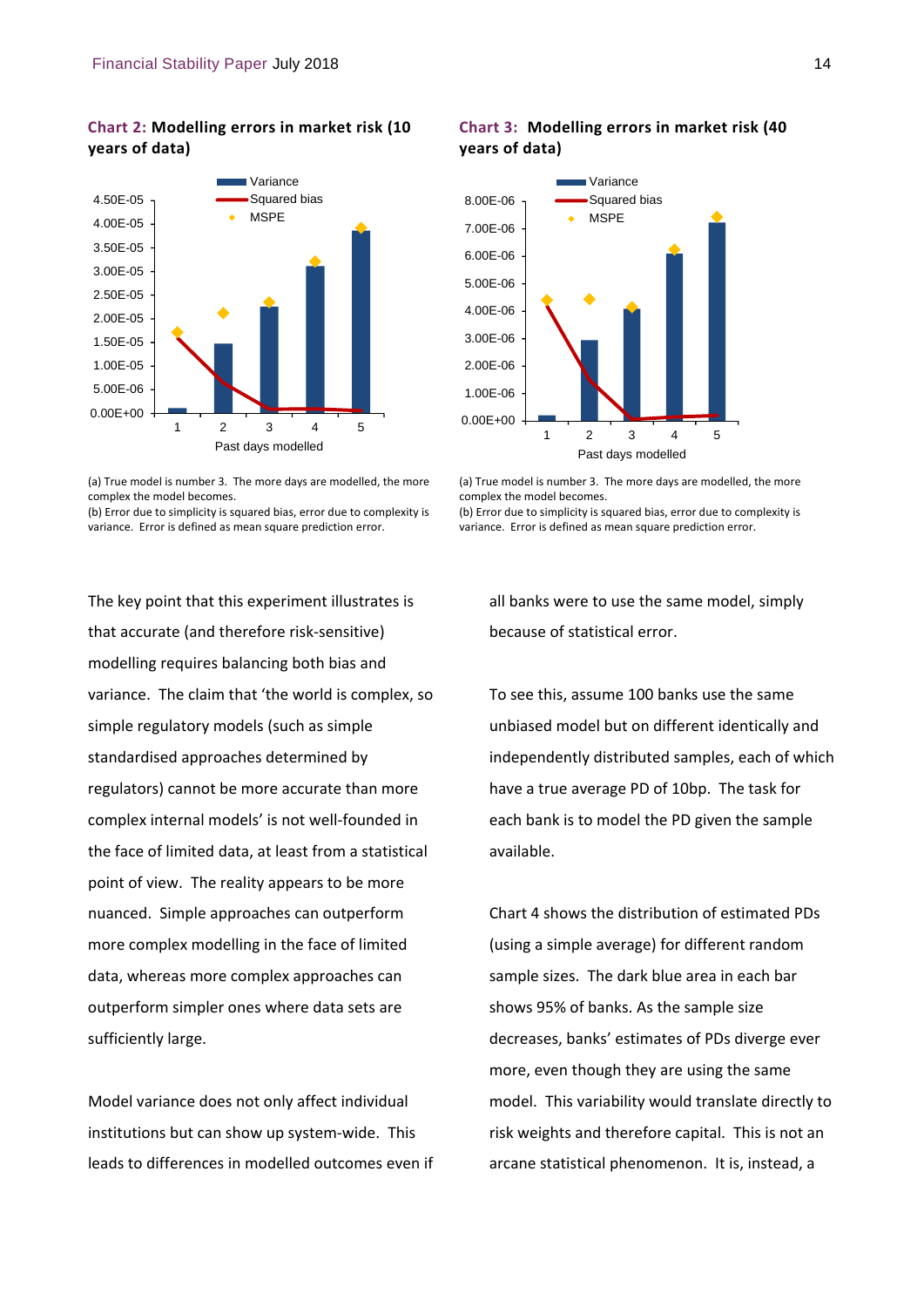basic concept of (frequentist) statistics: the very definition of a confidence interval. A confidence interval measures the distribution of estimators (in this case, average PDs) if they are applied to different identically and independently distributed samples. Generally the smaller the samples, the wider the confidence intervals.

#### **Chart 4: Ranges of estimated PDs depending on sample size(a)**



(a) True PD is 0.1%, signified by the yellow line. Source: Neumann (2015)

Basic statistics, therefore, implies that capital requirements would be variable in a framework allowing internal models even if there were no gaming of models and no difference in the models banks use. This also means that variability is not necessarily an expression of differences in risk assessments (though it might), but that we would expect variability simply because of the random nature of banks' internal data samples.

These are not merely theoretical concerns. The Basel Committee's own analysis suggests that there exists considerable variability across capital estimates. It has conducted a series of hypothetical portfolio exercises, asking banks to estimate the risk weights on a portfolio designed by regulators using their regulatory capital models. This means that all participating banks estimate their capital requirements for identical risks.

The Basel Committee conducted two studies on the trading book, both of which found to vary considerably between banks. For the main diversified portfolio both studies found a ratio of most conservative to least conservative bank of 2.3 (adjusting for differences in supervisory multipliers) (Basel Committee on Banking Supervision, 2013b; Basel Committee on Banking Supervision, 2013c). The second study also found that variability increased with the complexity of the trade (Basel Committee on Banking Supervision, 2013c). Another study on the banking book showed that variability is greater where data are sparse because defaults are rare, for example for sovereigns and banks (Basel Committee on Banking Supervision, 2014).

Figure 2 illustrates how variability in risk weighted assets can impair system‐wide risk sensitivity. The left-hand chart in Figure 2 shows the risk assessment of an individual bank, matching risk with a commensurate increase in capital. The right‐hand chart shows the same picture from the system‐wide perspective in the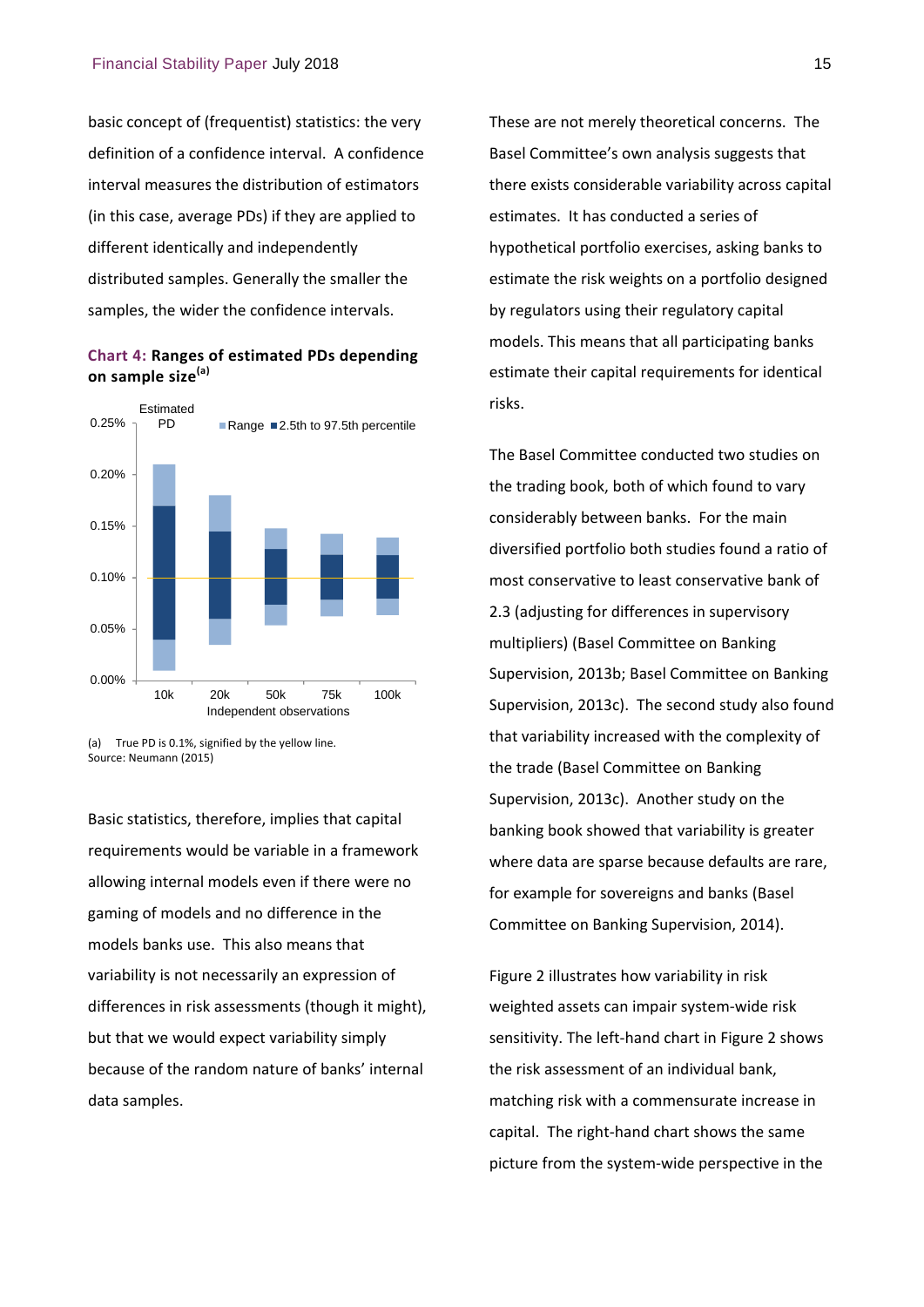presence of risk‐weighted assets variability. It illustrates that one implication of banks' holding different levels of capital for the same risks is that banks hold the same capital for different risks. So increasing ex‐ante risk sensitivity for individual

banks does not automatically lead to system‐ wide risk sensitivity if risk‐weighted assets are variable, as they necessarily are when using internal models.

#### **Figure 2**: **Consequences of RWA variability on system‐wide risk sensitivity**





#### **3.2 Empirical evidence**

In this section, we document the empirical evidence on the relative accuracy of risk‐ weighted versus leverage standards in predicting failure during the financial crisis. As mentioned in the introduction to this section, IRB was not yet implemented at the time of the financial crisis; so this is a comparison of a risk‐insensitive framework (the leverage ratio) to a mixed framework of a simple standardised approach for credit risk assets and internal models for trading

assets (the Basel I risk‐weighted standard). If ex‐ ante risk sensitivity were to necessarily lead to greater risk differentiation, we would expect the risk‐weighted ratio to outperform the leverage ratio.

On balance, there is no overwhelming evidence that the risk‐weighted ratio considerably outperformed the leverage ratio. This is surprising and confirms the theoretical consideration in the previous sub‐section that we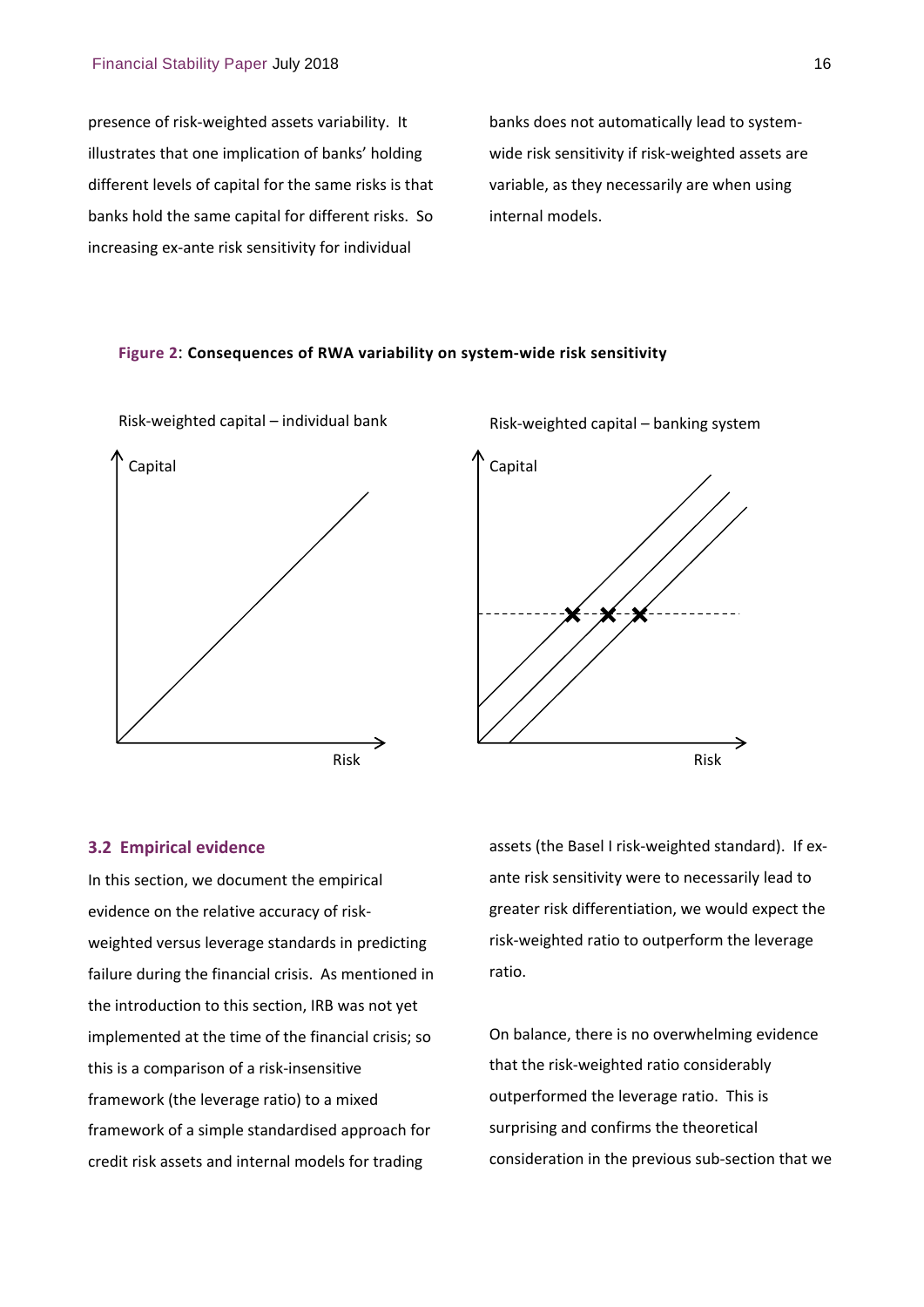cannot assume that more sophisticated approaches ultimately deliver greater risk sensitivity.

Haldane & Madouros (2012) test whether a risk‐ insensitive leverage ratio outperforms a more sophisticated risk‐weighted approach on a sample of about 100 large, global banks. They compare these banks' risk‐weighted capital ratios (calculated on a Basel I basis) with their leverage ratios as of end‐2006, sorted according to whether they survived or failed during the crisis (Laeven & Valencia, 2010). Chart 4, reproduced from their paper, summarises their results.

## **Chart 4: Average solvency ratios of major global banks, end‐2006(a)(b)**



Source: Haldane and Madouros (2012).

(\*\*\*) Denotes null hypothesis of mean equality rejected at the 1% significance level.

(a) The classification of bank distress is based on Laeven and Valencia (2010), updated to reflect failure or government intervention since August 2009.

(b) For the purposes of the leverage ratio calculation, total assets have been adjusted on a best-efforts basis to achieve comparability between institutions reporting under US GAAP and IFRS.

The striking finding of this exercise is that pre‐ crisis levels of risk‐weighted capital of failed and surviving banks are statistically indistinguishable, while pre-crisis leverage ratios of failing banks were statistically significantly lower than survivors at the 1% level, by on average 1.2 percentage points.

The authors also consider the performance of these metrics in predicting the failures of FDIC‐ insured banks during the crisis. This covers 8,500 institutions. In contrast to the approximately 100 global banks used in the first part of their study, the majority of the FDIC sample are small, regional banks.

Intriguingly, here, their findings are reversed: risk‐weighted capital ratios are statistically significantly lower for failed banks than for survivors, whereas leverage ratios of the two groups are indistinguishable. The authors offer two explanations for this result. One is that, during the sample period, US banks were already subject to a leverage ratio. This may have encouraged them to seek higher‐risk assets, which would tend to be better reflected in riskweighted capital ratios. Another is that simple rules might perform better in an environment of complex risks faced by larger banks.

These findings have been corroborated by other studies of bank failure during this crisis. Demirguc‐Kunt, Detragiache, & Merrouche (2013) examine the relationship between banks' capital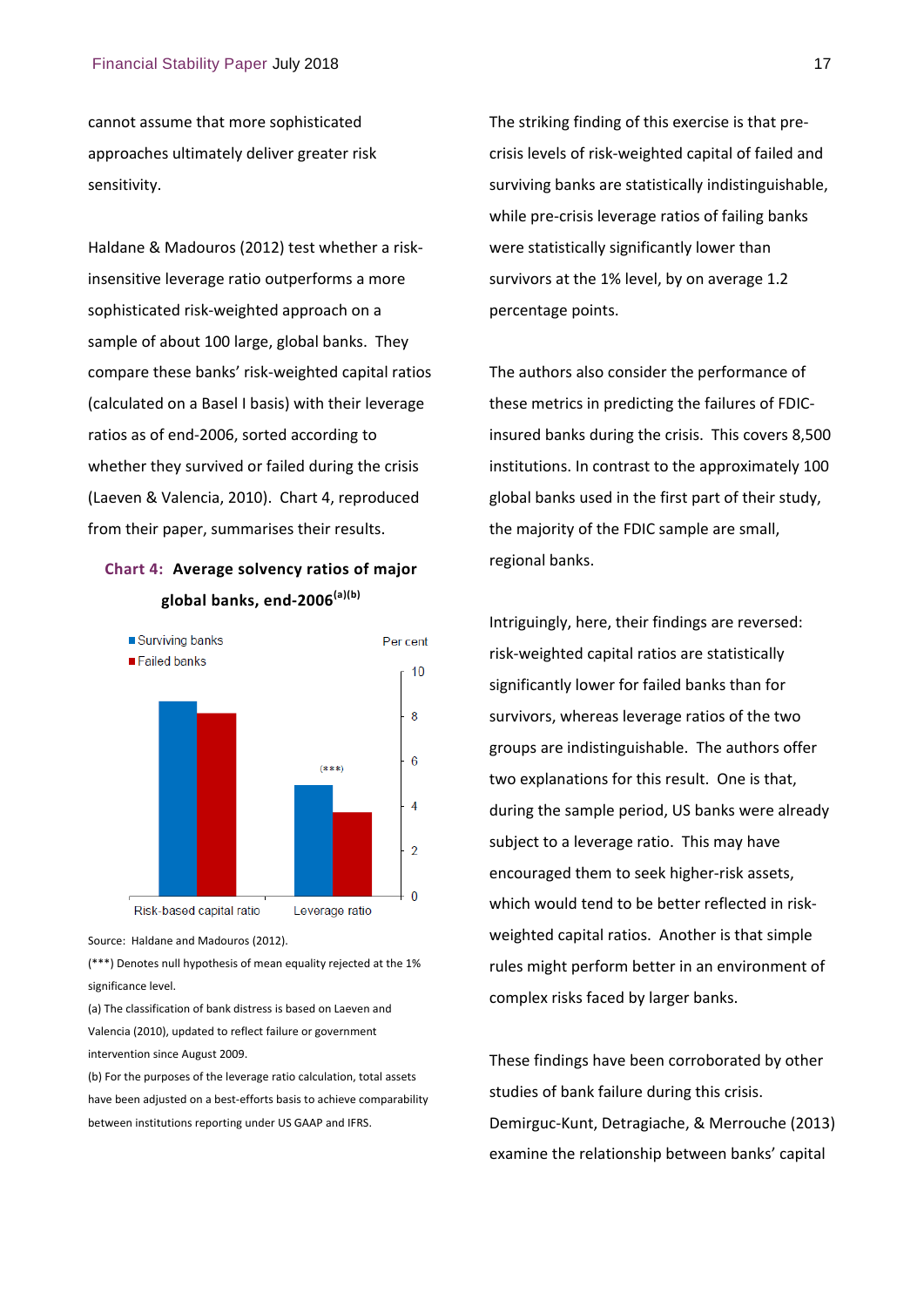ratios and stock returns as an indicator of performance. They find that ex ante better capitalised banks experienced a smaller decline in their equity value during the crisis. But this effect was stronger for large banks and when capital ratios were measured on an un‐weighted basis rather than for risk‐adjusted Basel ratios.

Mariathasan & Merrouche (2012) analyse the explanatory power of the 2005 and 2006 vintages of risk‐weighted and un‐weighted capital ratios in predicting distress over the crisis using a sample of international banks. Interestingly, the authors find that levels of risk‐weighted capital in 2005, but not 2006, were informative about bank failure; whereas un‐weighted leverage ratios have predictive power in 2006 but not 2005. They put this down to evidence of risk‐weight manipulation – systemic problems were visible by 2006, they argue, but not in 2005. This theme is picked up again in the section on regulatory arbitrage below.

Blundell‐Wignall, Atkinson, & Roulet (2014) model the distance‐to‐default of a sample of 90 international banks over the period between 2005 and 2012. They also examine the relative performance of the risk‐weighted ratio and the leverage ratio in explaining bank default risk – and find the latter to perform more strongly than the former.

How robust are these findings to looking at other crisis periods? One prominent earlier study is Avery & Berger (1991), who compared the

relative performance of the pre‐Basel leverage ratio regime in the US with the then soon-to-beintroduced risk‐weighted capital standards in predicting bank failure. Their sample includes all US commercial banks with assets in excess of \$10 million between 1982 and 1989. More than 40% of the banks that failed both standards in 1987 were bankrupt by the end of 1989. But, in stark contrast to the results in Haldane & Madouros (2012), failing the risk‐weighted standards was a significantly better predictor of future poor performance than failing the pre‐Basel I leverage ratio.

Other studies of the pre‐2007 period also cast risk‐weighted ratios in a more favourable light. Estrella, Park, & Peristiani (2000) study failures of FDIC‐insured commercial banks between 1989 and 1993, a period that captures the initial implementation of Basel I risk‐weighted capital standards. They found risk‐weighted ratios to be more effective predictors of failure than leverage ratios over long time horizons (more than two years), but little difference between the two metrics at shorter horizons.

In a wide‐ranging analysis of bank failures between 1984 and 2010, Berger & Bouwman (2013) find that unweighted leverage ratios and risk‐adjusted capital ratios have comparable predictive power. Mayes & Stremmel (2012) report similar results in their study of US bank failures between 1992 and 2012. But in an interesting twist, they find leverage ratios to be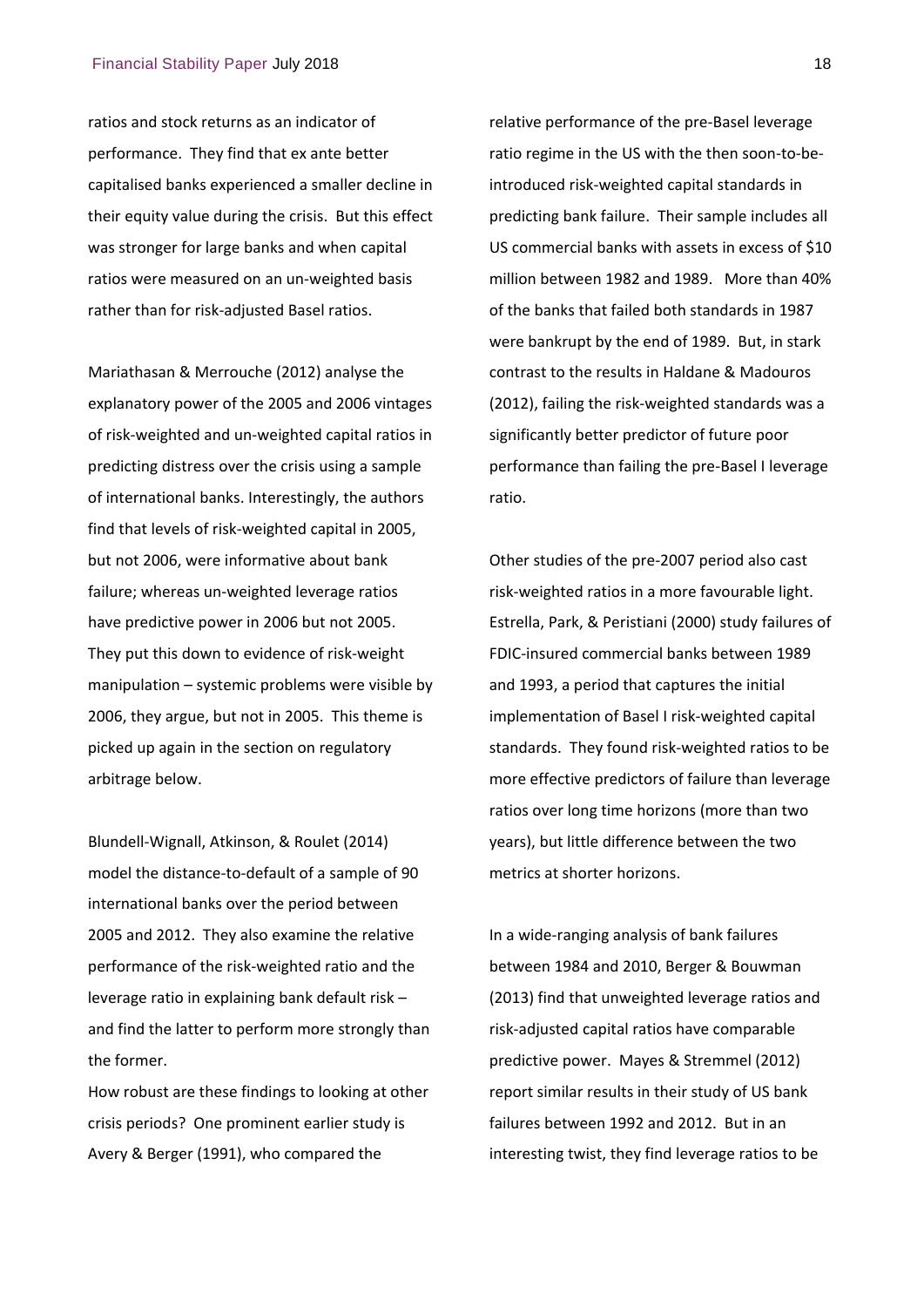more informative for FRB‐supervised banks, whereas risk‐weighted ratios more informative for FDIC and OCC‐supervised banks. The rationale they offer is that FRB‐supervised banks (bank holdings companies) tend to be more complex – consistent with Haldane and Madouros (2012).

In summary, there is no conclusive evidence that the risk‐weighted ratio outperforms the leverage ratio in predicting bank failure. This is a stark result. The very reason the risk‐weighted ratio of introduced was because regulators were hoping that its greater ex‐ante risk capture can distinguish between banks likely and banks unlikely to fail. Some of the evidence suggests that the risk‐weighted ratio fails precisely where it should be needed most: for the most complex banks.

The findings are consistent with the theoretical arguments above that there is no automatic link between ex‐ante risk sensitivity and ex‐post risk sensitivity. Two studies that try to assess such a direct link between ex‐ante and ex‐post risk sensitivity are Vallascas & Hagendorff (2013) as well as Barakova & Palvia (2014). The papers agree that banks are more risk sensitive under Basel II than under Basel I, though they disagree on the extent to which the Basel II requirements appropriately capture banks' underlying portfolio risk.

These findings hint at another, perhaps complementary explanation: banks are adept at blunting the effect of any individual regulation – Goodhart's law. A striking feature is that the studies finding the leverage ratio outperforms the risk‐weighted ratio used international banks. This could be because they are more complex, as mentioned above; but it is also true that the leverage ratio was not a regulatory capital measure in most countries at that time. In contrast, the studies based on US data find ambiguous evidence, which may reflect that both the risk‐weighted and the leverage ratio were in use there. This suggests that the ex‐post risk sensitivity of any measure is impaired as soon as it is used as a regulatory target.

## **4 Has Basel II mitigated banks' incentives for risk shifting and regulatory arbitrage?**

In the previous section, we have established that a more granular capital framework does not necessarily lead to greater risk sensitivity. In this section, we examine the potential outcomes of a risk‐sensitive capital framework, in particular whether it reduces regulatory arbitrage and risk shifting.

#### **4.1 Risk shifting vs regulatory arbitrage**

The conceptual difference between risk shifting and regulatory arbitrage can be illustrated by drawing on the literature on taxation. It is common in this literature to distinguish the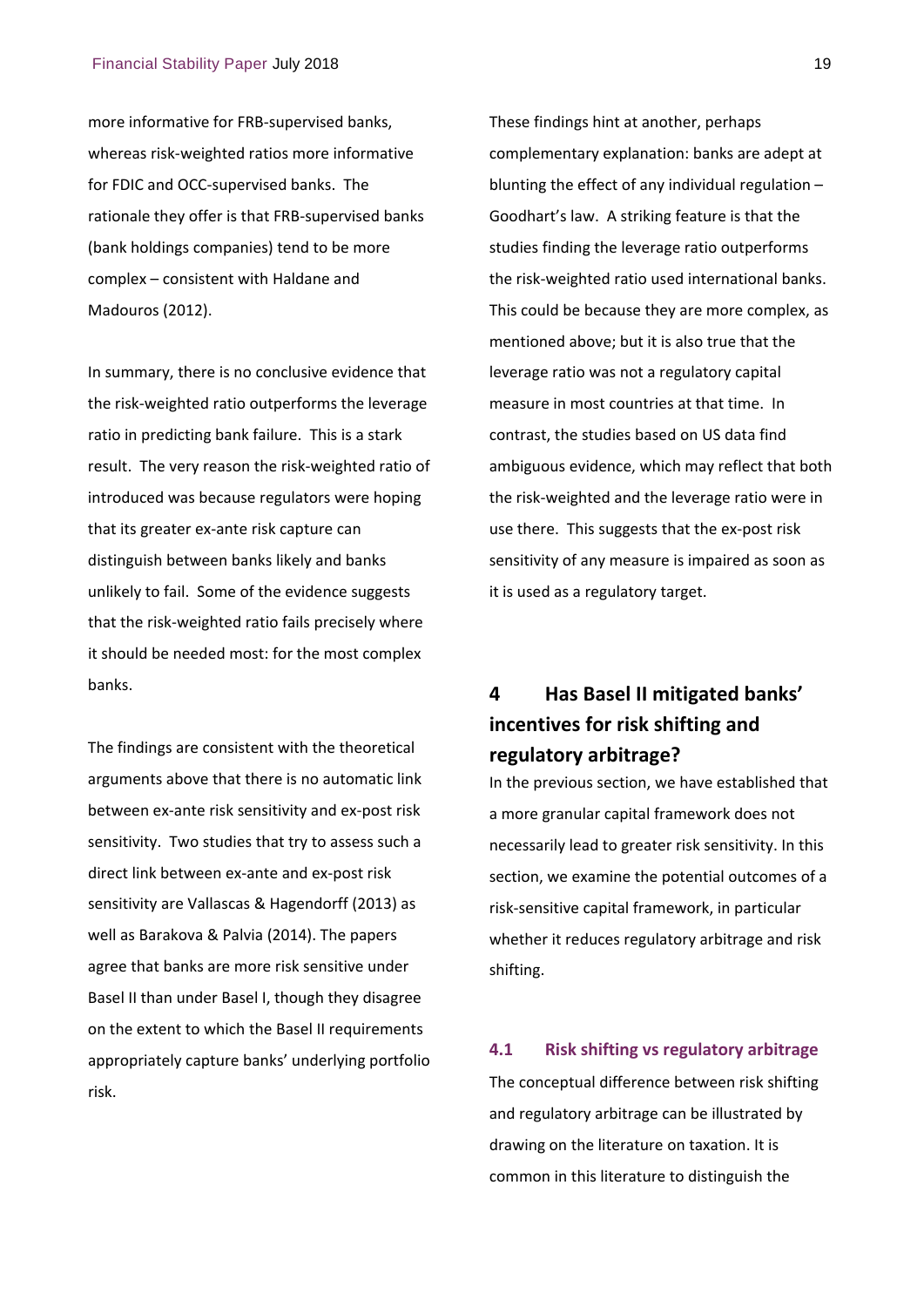concepts of tax avoidance from the incentive effects on behavioural decisions, e.g. labour supply (see Allingham & Sandmo, 1972, the seminal paper introducing the distinction, and Hanlon & Heitzmann, 2010, and Slemrod & Gillitzer, 2014, for recent reviews).

Tax avoidance refers to a situation where people with similar incomes end up paying very different tax rates, mainly because of loopholes.<sup>8</sup> In this case, behaviour does not change in a real sense but is just presented differently to save tax. This is conceptually very distinct to incentives to change underlying behaviour, for example to work less because labour is taxed or to take on debt because it provides corporate tax relief.

- We can think of regulatory arbitrage as the analogue of tax avoidance. We define it here as re‐structuring a bank's assets or liabilities, or their legal presentation, to minimise capital or liquidity requirements holding risk (entirely or very nearly) constant.
- Risk shifting is the analogue of the effect of tax on underlying behaviour. We define it here as the impact of the regulatory regime on the riskiness of banks' desired portfolios.

The degree of tax avoidance vis‐à‐vis behavioural changes can be affected by the complexity of the

l

tax code. Even if, as recently put by Slemrod & Gillitzer (2014) taxes 'magically collected themselves', they would still create behavioural distortions. In fact, this is the implicit assumption of classical optimal taxation analysis in the vein of Diamond & Mirrlees (1971). Tax arbitrage, in contrast, is a result of the imperfect enforceability of the letter (in the case of tax evasion) or the spirit (tax avoidance) of the law.

Seen in this light, it is not surprising that simple linear tax schedules tend to be more robust to the problems of tax avoidance than complex rules (see, for example Hindriks, Keen, & Muthoo, 1999, and Richardson, 2006). The more complex a tax framework, the more loopholes there are to avoid it.

For example, a flat value added tax on all products cannot be avoided. But in a differentiated system of tax curious classification conundrums can arise. In the United Kingdom, for example, the consumer goods firm Procter & Gamble won a court case in 2008 exempting Pringles from VAT because they could not, as argued by the firm, be considered crisps. Though the ruling was later overturned, it shows the extent to which agents will go to change their tax burden without changing the substance (literally, in this case) of their behaviour (Procter & Gamble UK v HM Revenue and Customs , 2009).

While complex rules may create more scope for avoidance, simpler and coarser rules might have

 ${}^{8}$ Tax evasion – the criminal act of not paying taxes due – is another distortion created by the tax system.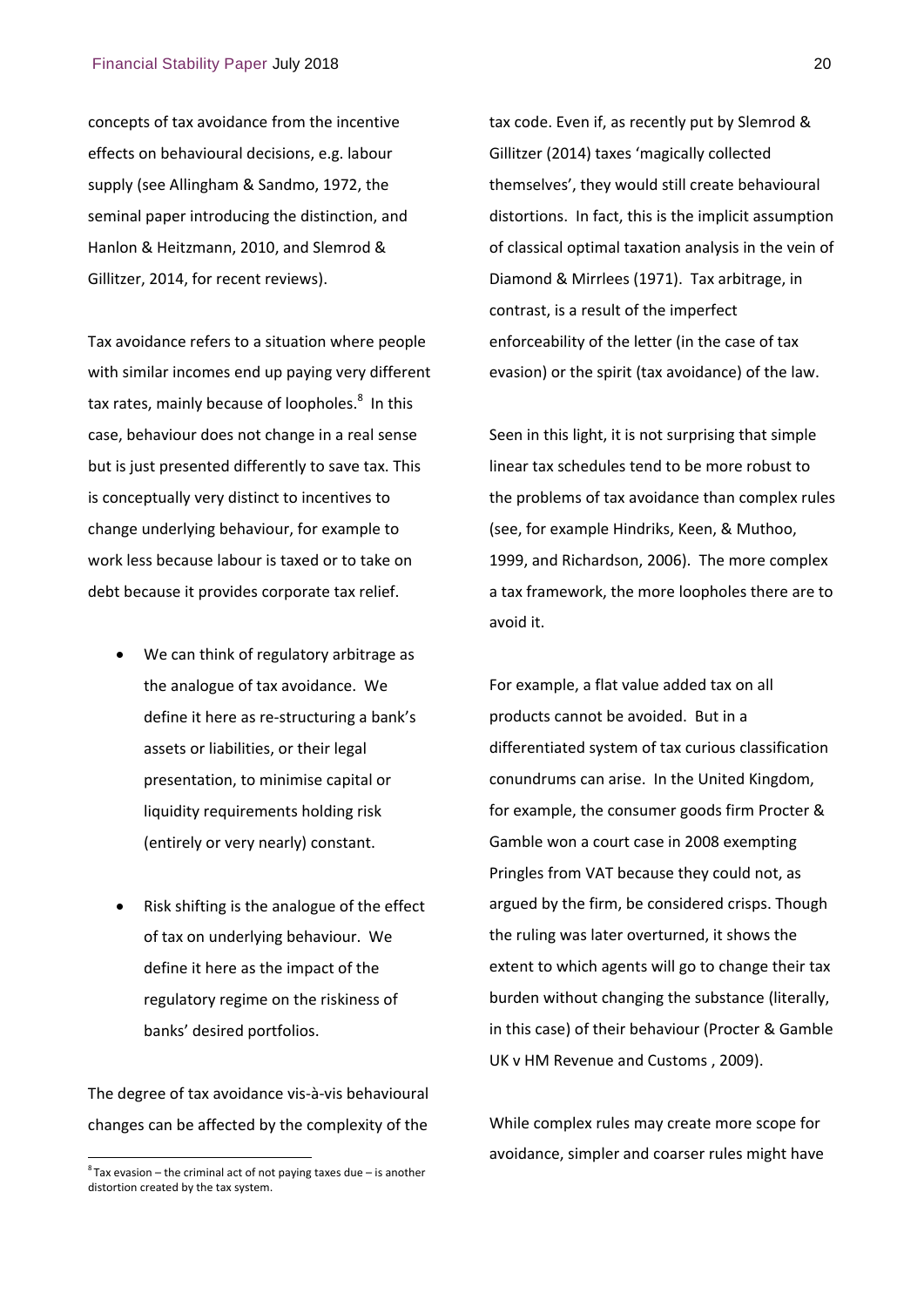greater behavioural effects. Consider, for example, a simple flat tax where everybody has to pay the same fixed percentage of income. This flat rate might be difficult to avoid. But because it is likely to be considerably higher than the rate low-earners would pay in a progressive system, low earners might respond by decreasing labour supply (high earners might increase it). Similar logic would suggest that simple constraints such as leverage ratios are likely to be more robust to the problem of regulatory arbitrage than risk‐ weighted capital requirements. We explore the evidence supporting this proposition before turning to the question of whether the increase in risk sensitivity has reduced incentives for risk shifting.

## **4.2 Has the quest for risk sensitivity reduced regulatory arbitrage?**

The CRD4 / CRR regulation that implements Basel III in the European Union has a word count of over 250,000 – longer than the Old Testament. And this does not include the technical standards issued by the European Banking Authority, or additional rules domestically issued by EU member states. As with complex tax codes this has probably increased banks' ability to arbitrage the regime, compared to the 10,000 words or so of the 1988 Basel Accord.

For example, in a capital management survey of European banks in 2012, Babel et al. (2012) found that more than 65% of banks surveyed had conducted programs to "optimise" RWAs and had seen capital savings of about 5‐15%. Respondents also said they saw "large outstanding RWA optimisation opportunities".

This is supported by the JP Morgan 'whale' case study from 2012, which suggests that the complexity of the framework allowed the firm to arbitrage it. The US Senate's hearing into a loss of \$6.2bn at JPMorgan Chase that followed a change of the bank's VaR model found that 'a key motivation for developing the new VaR model was to produce lower VaR and Risk Weighted Assets (RWA) results' (p169) and that 'efforts to manipulate RWA results to artificially lower the bank's capital requirements were both discussed and pursued by the bank's quantitative experts' (p196) (Levin & McCain, 2013).

Academic studies point in a similar direction. Behn, Haselmann, & Vig (2016) compare risk weight estimates of two types of banks: one set uses internal models for capital purposes; another set of banks which have developed internal models and submitted a model application but do not yet use them for capital purposes. The banks using internal models for capital purposes systematically underestimate risk weights compared to the control group. But what makes the result stand out is that the interest rates charged on the loans were in‐ keeping with risk for both groups. So banks that were able to price risk correctly seem to have underestimated it for capital purposes.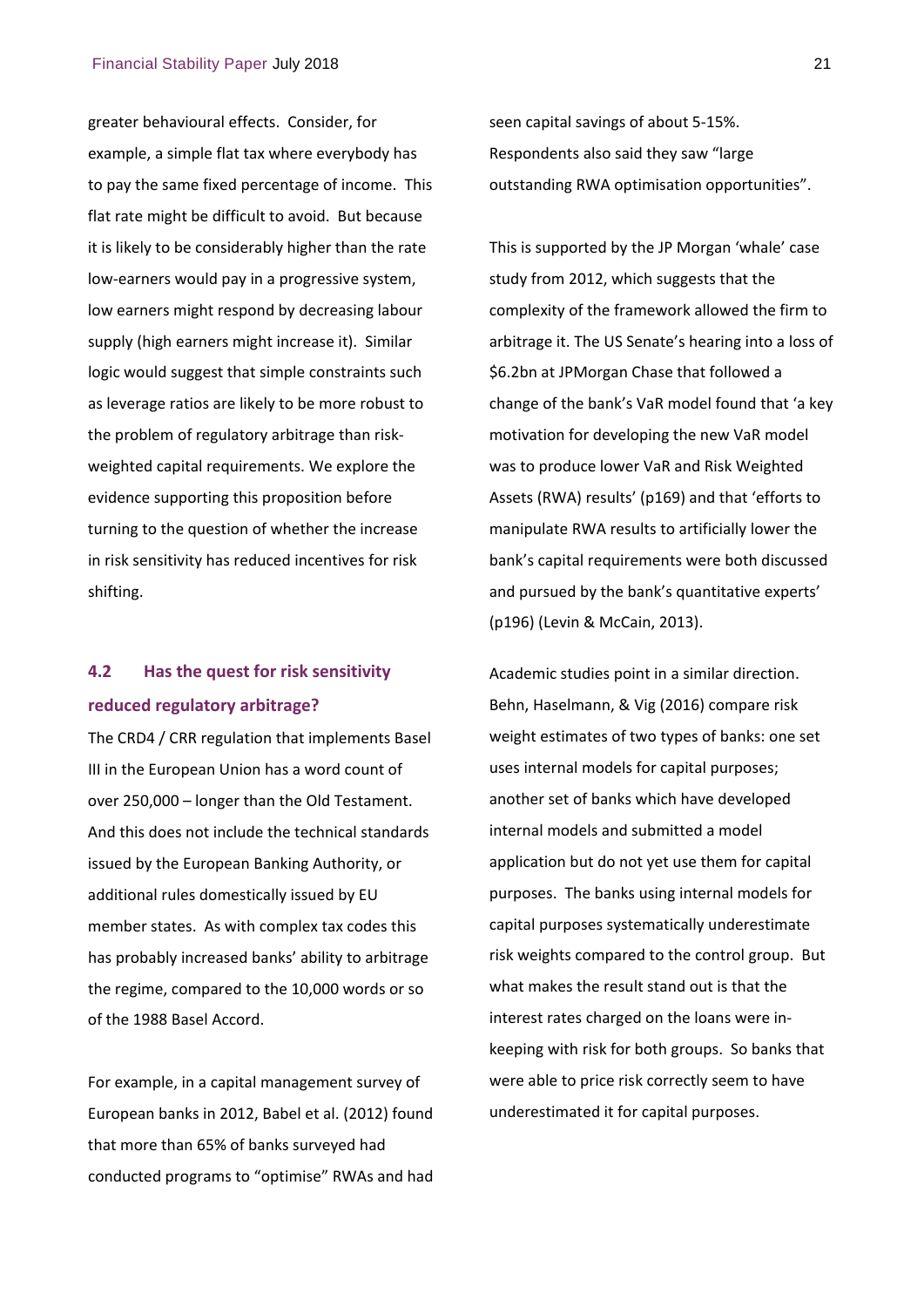In a similar vein, Plosser & Santos (2014) look at probability of default estimates from banks that own the same syndicated loan – i.e. the same credit risk at the same time. As explained above, probability of default is only one of several parameters that advanced banks have to estimate in their credit risk portfolios. But it is likely the one that should vary the least across banks, because though banks can influence some other risk parameters themselves they should have less influence on when a counterparty chooses to default. In contrast, some risk parameters such as loss given default depends on how successful a bank pursues recovery after bankruptcy.

The authors find that some banks systematically report probabilities of default below the median estimate. These banks tend to be the least well capitalised ones and when the obligor represents a larger part of the bank's portfolio. Those are exactly the banks with most to gain from underreporting.

Firestone & Rezende (2016) conduct a similar study and find that banks assign lower probability of default estimates to syndicated loans in which they hold a larger share. Berg & Koziol (2017) find similar evidence and add that banks' PDs estimates on new clients increase significantly after capital increases, corroborating a causal link between low capitalisation and more aggressive modelling. Finally, Begley, Purnanandam, &

Zheng (2016) find similar incentive effects for trading book assets.

All in all, though the increased sophistication of Basel II may have put stop to some specific arbitrage concerns of the time, it has not put a stop to regulatory arbitrage. But this should not be surprising. Regulatory experience – and that of tax authorities the world over – suggests it would be naïve to think that any metric could be made so sophisticated that it would be at the same time implementable, enforceable and un‐ arbitrageable.

## **4.3 Has the quest for risk sensitivity reduced risk shifting?**

In addition to tackling problems of regulatory arbitrage at the time, Basel II attempted to combat risk‐shifting by increasing the granularity of risk weights. This meant more buckets in the Standardised Approach and a continuous function mapping risk to capital in the form of the IRB and AMA approaches: if capital increases sufficiently with risk, banks should not be incentivised to shift into risky portfolios.

What empirical evidence is available on the importance of risk shifting? While there exists an extensive literature documenting this phenomenon at the level of financially‐distressed firms (Eisdorfer, 2008), to date there has been very little empirical analysis addressing the question of whether increasingly granular risk‐ weighted approaches generally curbs risk shifting incentives.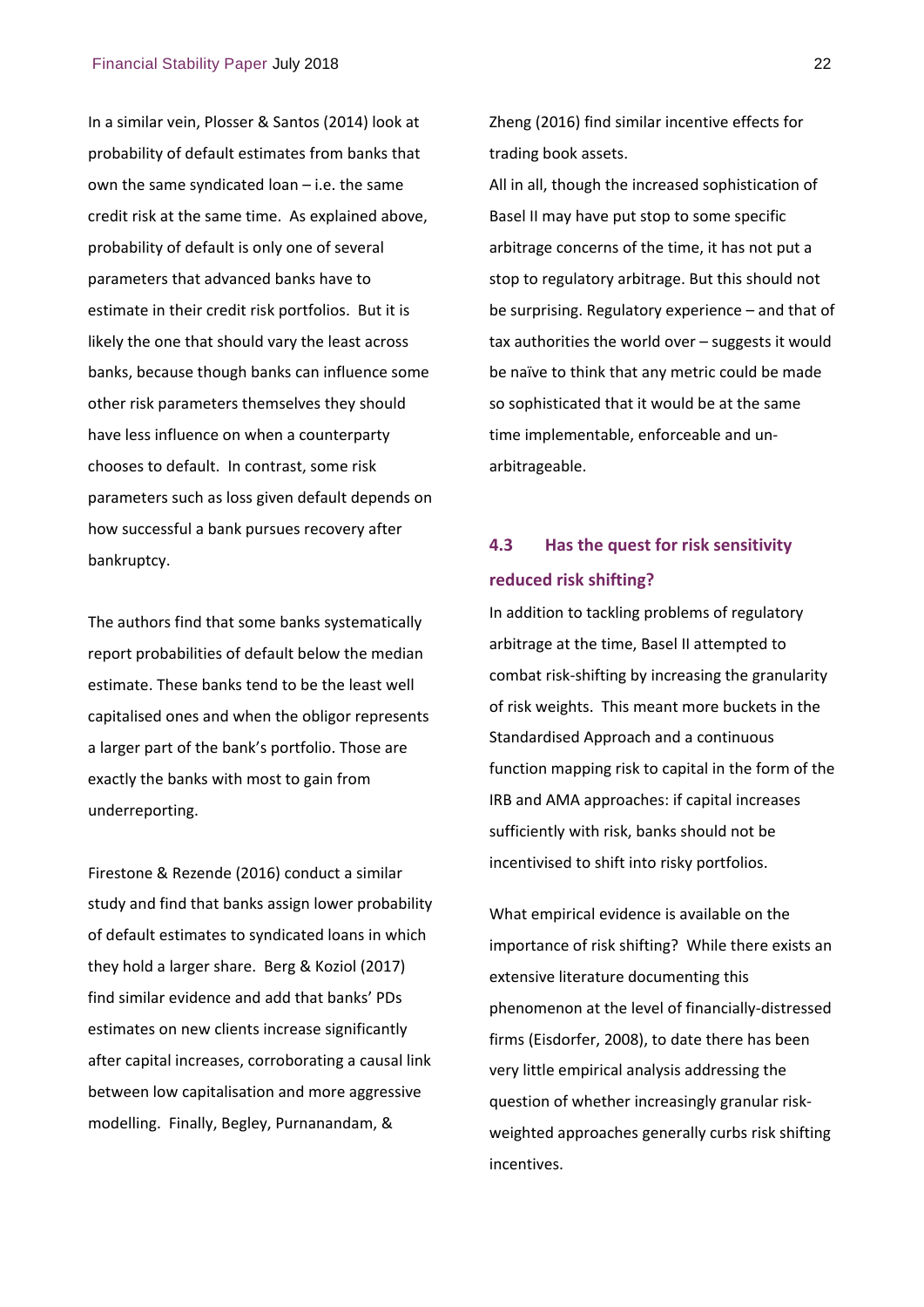One exception is the study by Furlong (1988) who examined how the behaviour of 98 US bank holding companies was affected by the introduction of the leverage ratio in 1981. He measured bank riskiness using the volatility of the return on assets, as implied by the volatility of the return on equity using the Black‐Scholes option formula. While Furlong found that the riskiness of US banks increased after the leverage ratio was introduced, he found no difference between the banks constrained by the regulation and unconstrained banks. However, he also found that constrained banks reduced their holdings of low‐risk, liquid assets by more than unconstrained banks – consistent with some degree of risk shifting.

Sheldon (1996) employed a similar approach to study the impact of Basel I on bank risk. Using a sample of 219 banks across 11 countries, he found that the volatility of asset returns fell following its introduction (indicating reduced risk taking), but without any discernible difference between the banks constrained by the regulation and those that were not. $9$  Overall, the Basel study commissioned to look into the arbitrage and risk shifting incentives of Basel I concluded: 'Owing to the great difficulties in measuring bank risk‐taking with available data, the very limited academic literature in this area is inconclusive' (Jackson, 1999).

<sup>9</sup> As discussed in section 2, some countries had risk-weighted regimes prior to the introduction of Basel I whereas others (such as the US) did not. This in turn influences the expected sign of the impact of its introduction on risk‐taking incentives.

l

Laeven & Levine (2009) examine empirically the interactions between banks' ownership structure, regulation, and banks' risk‐taking behaviour. They determine that banks with more powerful owners tend to take greater risks. The stringency of capital regulation reduces banks' risk‐taking if their ownership is widely dispensed. In contrast, a large owner can increase banks' risk‐taking behaviour if capital regulations tighten.

Becker & Ivashina (2015) provide more recent evidence of risk shifting from the insurance sector. The authors find that insurer's corporate bond portfolios appear to be systemically biased towards higher yield, higher risk bonds within each regulatory risk weight bucket. This result is more pronounced for insurance firms for which capital requirements are more binding. The authors also study the portfolios of pension and mutual funds – neither of which are subject to capital regulation – and find no evidence of risk shifting for these firms.

Benetton, Eckley, Garbarino, Kirwin, & Latsi (2017) provide evidence for risk shifting in the mortgage market. With the introduction of Basel II, lenders who adopted IRB models benefitted from a relative advantage in risk‐weighted capital requirements for low‐risk mortgages. This comparative advantage encouraged large IRB banks to specialise in low‐risk mortgages, and helped them win market share against smaller ones. A greater proportion of higher‐risk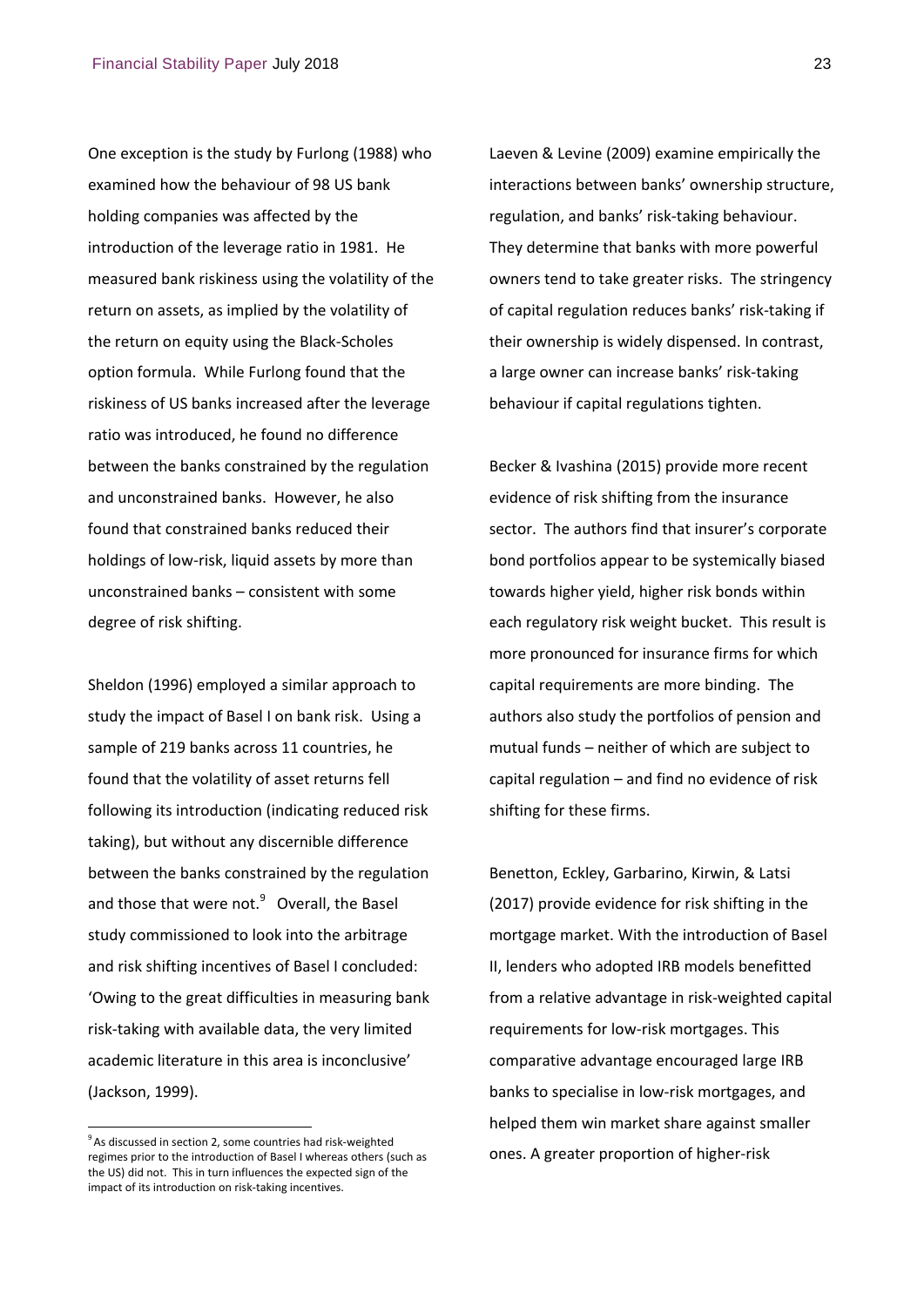mortgages ended up in smaller banks that did not adopt IRB models.

We complement these studies with an exercise of our own (Box 1) exploiting regulatory changes in capital requirements in the wake of the transition from Basel I to Basel II. Our analysis is one of the

first we are aware of to show that moving from Basel I to Basel II may indeed have mitigated the previous framework's risk shifting incentives. This suggests that overly simple approaches on their own may indeed lead to risk shifting.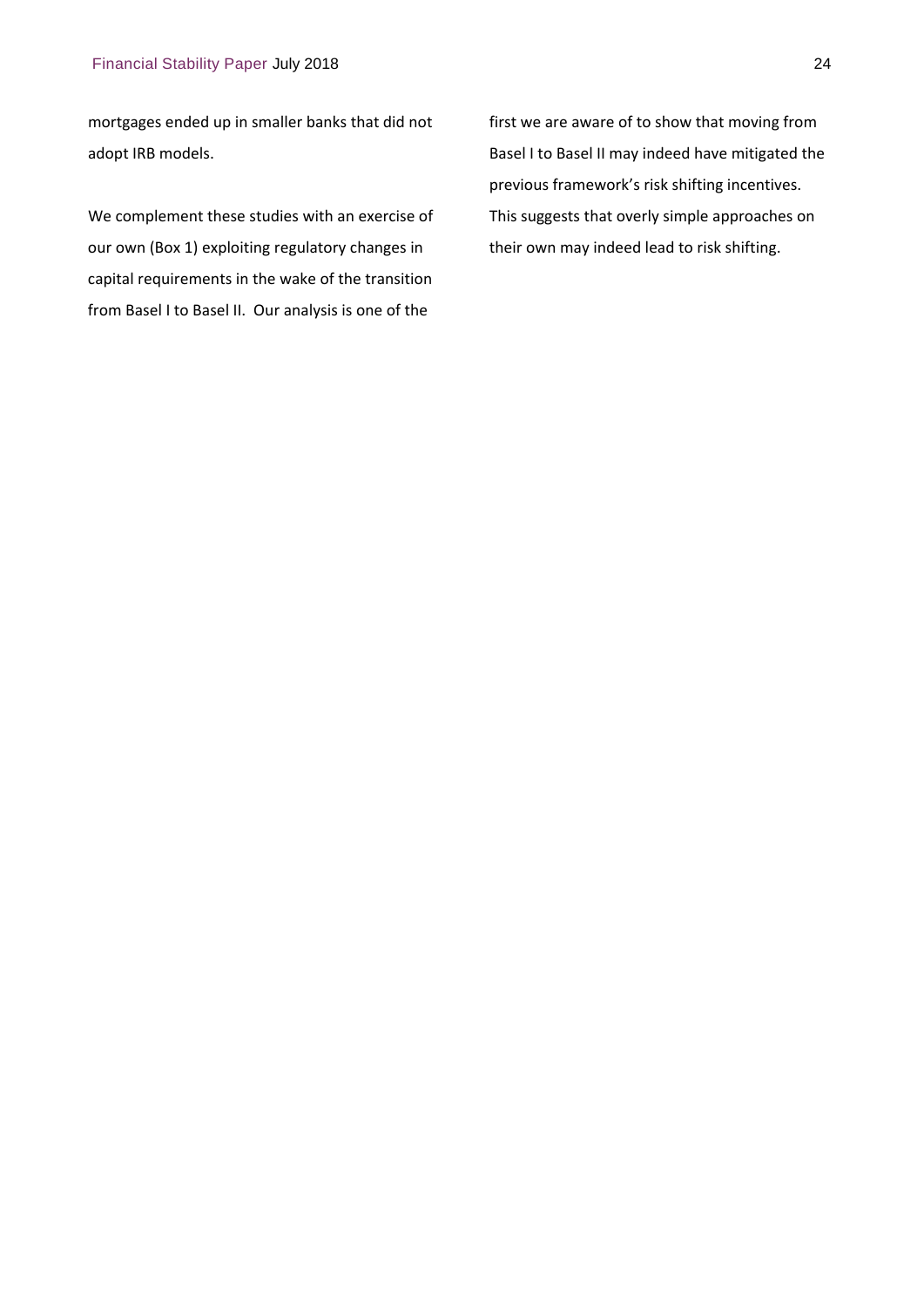## **Box 1**

## **How did Basel II affect the riskiness of UK banks' mortgage portfolios?**

We use a novel approach and dataset to overcome two shortcomings that empirical studies of banks' risk shifting in response to changes in capital requirements have often been confronted with. First, a lack of granular data has meant that risk shifting has often been identified by changes between relatively broad asset classes on banks' balance sheets, such as government securities and mortgage loans. But this potentially misses the possibility that banks adjust the composition of risky and relatively safe sub-categories of assets within each class. By merging three different sources, our new dataset (described in more detail below) allows us to examine banks' risk shifting behaviour within the UK mortgage market.

Second, the relationship between banks' individual capital requirements and the riskiness of their assets goes both ways: capital requirements depend on the riskiness of the respective assets, but at the same time, capital requirements also influence which assets banks choose to hold on their balance sheets. This endogenous relationship necessitates a carefully designed econometric strategy in order to isolate the effect of capital requirements on banks' risk‐ taking. We examine banks' risk‐shifting behaviour in the UK mortgage market by exploiting regulatory changes in capital

requirements in the wake of the transition from Basel I to Basel II. We view this transition as a quasi‐natural experiment that allows us to observe shifts in banks' behaviour that are the consequence of an event outside of their control. We hypothesise that, under the Basel I framework with its flat risk weights, banks had an incentive to grant relatively more higher‐risk mortgages than under a more risk‐sensitive regime. This is because risky mortgages are potentially more profitable, while banks were not required to hold more capital against them to reflect their higher riskiness. Therefore, we expect 'reverse risk shifting' to take place when the Basel II framework was introduced: risk weights on mortgages became a function of risk as proxied by the corresponding loan‐to‐value (LTV) ratios. This was the case especially for banks on internal models (banks under the IRB approach described in Section 2), and less so for banks on the standardised approach. Hence, relative to banks on the standardised approach, the incentives for IRB banks to grant higher‐risk mortgages were reduced, so we expect the frequency of lower‐risk mortgages by IRB banks to increase at the expense of higher‐risk mortgages.

This will be true as long as IRB banks' capital requirements are more risk‐sensitive than the ones of standardised approach banks: Up to an LTV of 80%, risk weights on mortgages for banks following the standardised approach are flat, and above an LTV of 80%, they are less risk sensitive for the majority of such banks.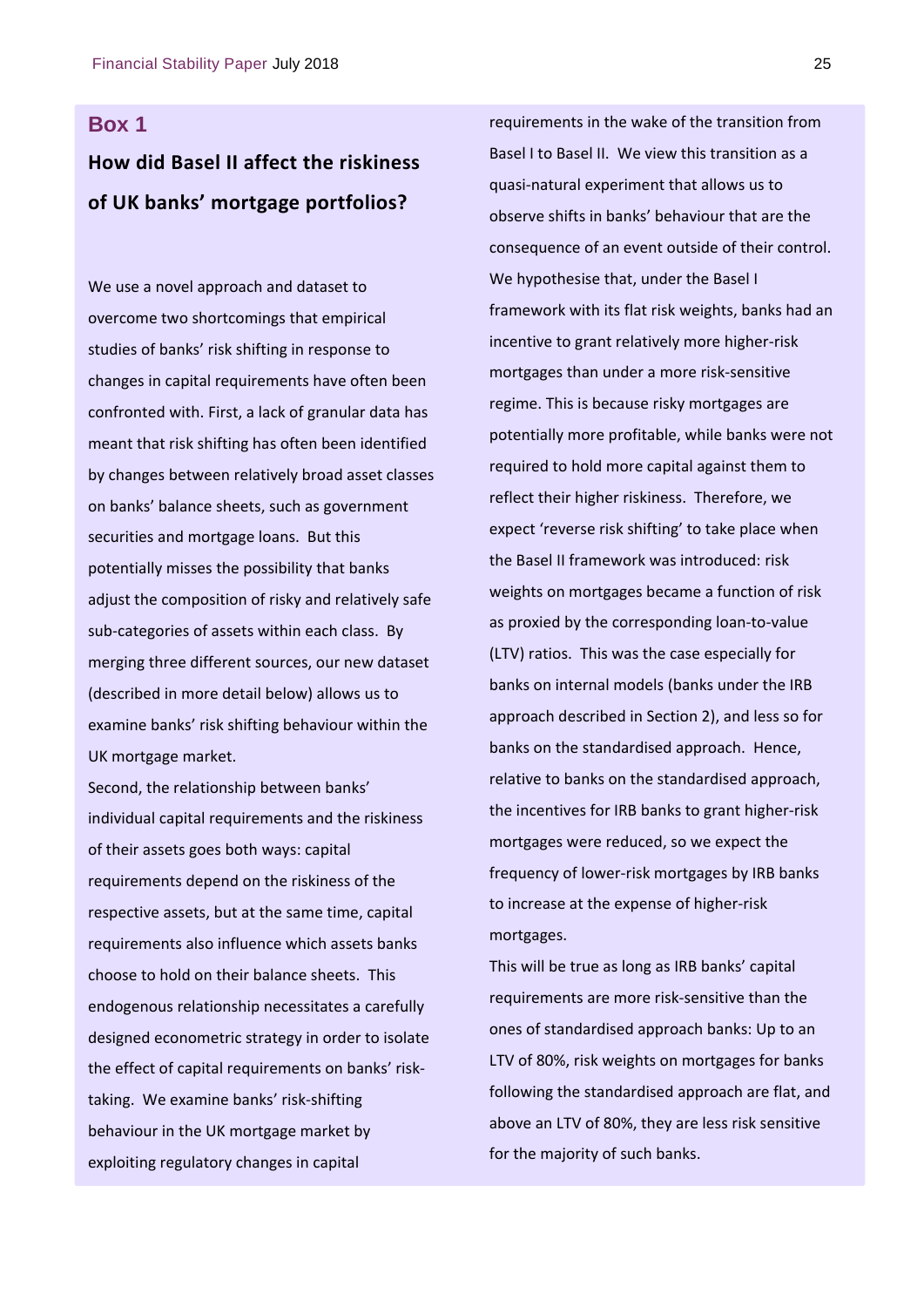#### **Data**

We create a unique dataset by combining several sources:

The Financial Conduct Authority's (FCA's) confidential mortgage Product Sales Database (PSD) of individual mortgages from April 2005 to December 2013. PSD captures details of loans for house purchases and re‐mortgages, such as the property value, loan amount, and location of the property. It excludes products such as second‐ charge lending, commercial, and buy‐to‐let mortgages.

• A confidential bank panel dataset that merges regulatory returns and bank balance sheet data.<sup>10</sup> It includes information on banks' assets, liabilities, and capital adequacy at the UK‐ consolidated level.

• Information on whether banks follow the standardised or IRB approach. A bank is assumed to follow the IRB approach once it has received permission by the regulator to do so.

As described below, this new dataset allows us to examine the effect of the introduction of Basel II on banks' risk shifting behaviour

#### **Methodology**

We consolidate the dataset at the group level to be able to properly account for capital requirements set at that level. This leaves us with a relatively small number of banking groups ‐ too few to make any valid statistical inference using them as the units of observation. Hence, we exploit variation in banks' lending practices across postcodes. Postcodes have different shares of mortgages extended by IRB banks or standardised approach banks both in the cross‐ section and over time. This fact allows us to test whether postcodes in which there are on average relatively more loans granted by banks on IRB will have a higher share of lower‐risk mortgages, all else equal. To the extent that banks' lending decisions are not perfectly correlated across postcodes, we can utilise this source of variation. This approach has the additional benefit of enabling us to control for time‐invariant differences in loan demand between postcodes by using fixed effects, recognising that loan demand is closely tied to the local economic conditions in a certain geographic area.

We construct quarterly averages of all independent variables at the 3‐digit postcode level. We create several dependent variables. They represent the number of loans falling into different 5‐percentage‐points wide LTV buckets for a given postcode and quarter, expressed as the share of all loans in that postcode and quarter (e.g. the share of all loans with an LTV ratio between 80% and less than 85% in a given postcode and quarter).

We use a fixed‐effects regression model with standard errors clustered at the postcode level. We include a full set of quarterly time dummies to account for unobserved factors affecting all

 $10$  We are grateful to Jon Bridges, Courtney Escudier and Amar Radia for their help in compiling the bank panel data set used in this paper.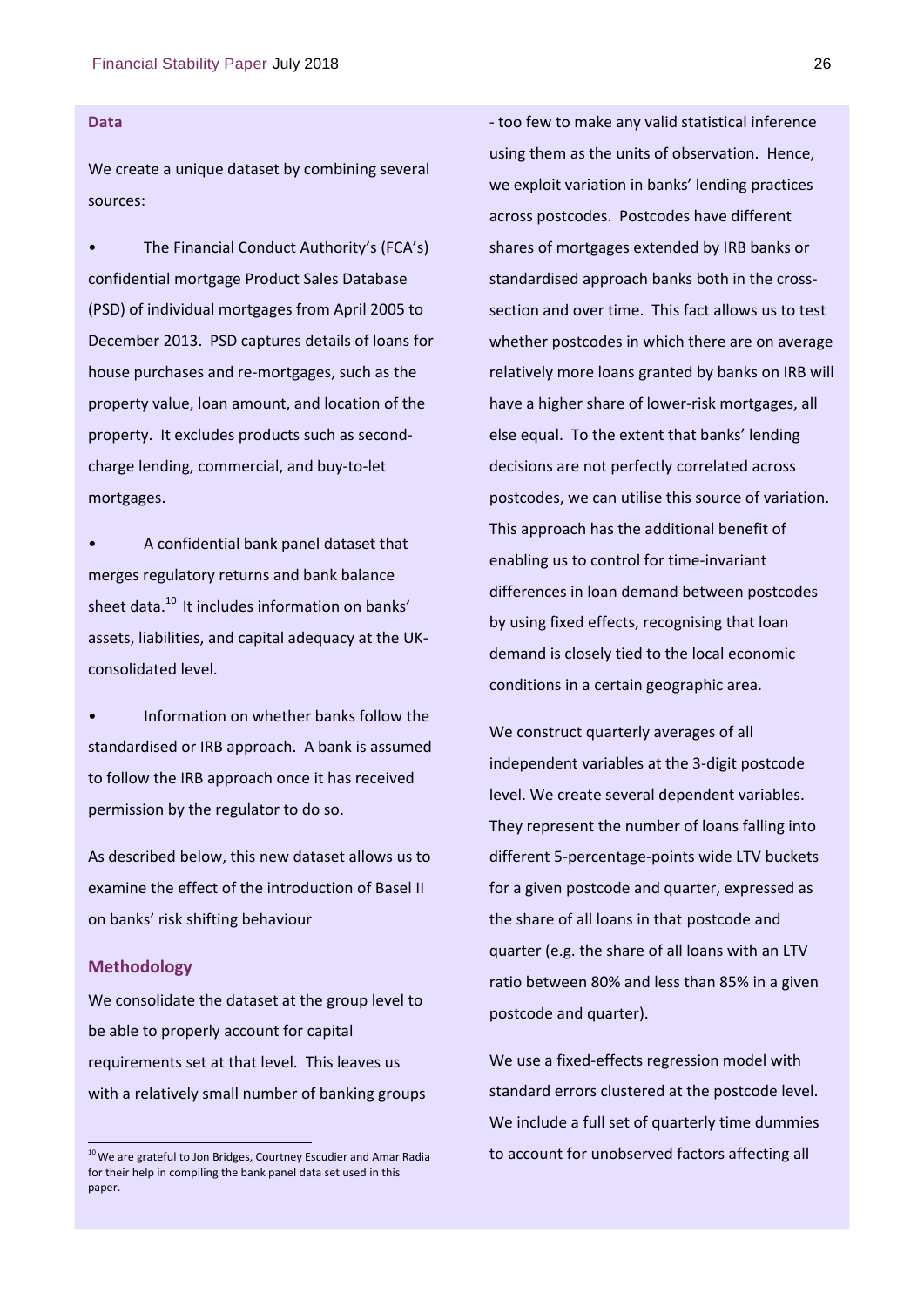postcodes uniformly. Since some postcode‐ quarters only have a small number of loans in a specific LTV bucket, this could bias the results. We therefore only use postcode-quarters for which we have at least a certain number of observations in a specific LTV bucket (more than 4 in the baseline scenario).

For each separate LTV band, the regression equation is therefore

 $LTV_{band_{i,t}} = \alpha_i + \beta \cdot IRB_{i,t} + \gamma \cdot controls_{i,t} +$  $\eta$ . time<sub>i</sub> +  $\varepsilon_{i,t}$ 

with 'IRB' the share of LTV mortgages in a specific band granted by IRB banks, 'controls' a set of bank control variables, 'time' a set of quarterly time dummies, and 'ε' the residuals.

#### **Table A Regression results by loan‐to‐value band**

## **Results**

The table below shows our baseline regressions for six different LTV buckets (e.g. Reg\_LTV80 for the 80‐85% bucket). IRB banks have an incentive to reduce their exposure to high‐LTV lending and to increase their low‐LTV lending due to the more favourable capital treatment of the latter under the IRB approach. Also, the coefficients tend to decrease as the LTV buckets increase – this is consistent with the fact that the difference in capital requirements between the standardised and the IRB approach tends to shrink as LTV ratios become higher.

| Variable               | Reg_LTV70    | Reg LTV75    | Reg_LTV80     | Reg LTV85    | Reg LTV90    | Reg LTV95    |
|------------------------|--------------|--------------|---------------|--------------|--------------|--------------|
| <b>IRB</b>             | 3.5055***    | $3.5103***$  | $1.9910***$   | $-2.8066***$ | $-3.8450***$ | $-3.7064***$ |
| Loan-to-income ratio   | $0.4572***$  | $0.4392***$  | $0.3907***$   | $0.3513***$  | $-0.2784***$ | $0.5794***$  |
| Interest rate          | $-0.1877*$   | $0.8481***$  | $2.2611***$   | $3.8942***$  | 3.3833 ***   | $0.8067**$   |
| Capital trigger        | $-6.9820***$ | 1.5841*      | $-0.8777$     | $-4.0889***$ | $-8.2978***$ | $4.2042**$   |
| Assets                 | $-0.0067***$ | $-0.0105***$ | $-0.0066$ *** | $-0.0085***$ | $-0.0042***$ | $0.0025**$   |
| <b>Investments</b>     | 0.0034       | $0.0486***$  | $-0.0571***$  | $-0.0245**$  | 0.0229       | $-0.1660***$ |
| <b>Deposits</b>        | $0.0217***$  | $0.0283***$  | $0.0233***$   | $0.0221***$  | $0.0201***$  | 0.0003       |
| Time dummies           | yes          | yes          | yes           | yes          | yes          | yes          |
| Constant               | 14.7452***   | $-0.8480$    | $-2.9295*$    | $6.0035***$  | 8.7867***    | $-1.3815$    |
| Number of observations | 53855        | 54479        | 47168         | 49955        | 42014        | 18374        |
| Number of groups       | $2.4e+03$    | $2.4e + 03$  | $2.3e+03$     | $2.3e+03$    | $2.3e+03$    | $2.1e+03$    |
| Average group size     | 22.8878      | 23.1137      | 20.5078       | 21.4491      | 18.4191      | 8.9021       |
| R-squared (within)     | 0.3290       | 0.4929       | 0.3985        | 0.2144       | 0.1534       | 0.1090       |
| R-squared (between)    | 0.0001       | 0.0861       | 0.0562        | 0.0621       | 0.1466       | 0.0049       |
| R-squared (overall)    | 0.2633       | 0.4055       | 0.3369        | 0.2233       | 0.1774       | 0.0441       |

legend: \* p<.1; \*\* p<.05; \*\*\* p<.01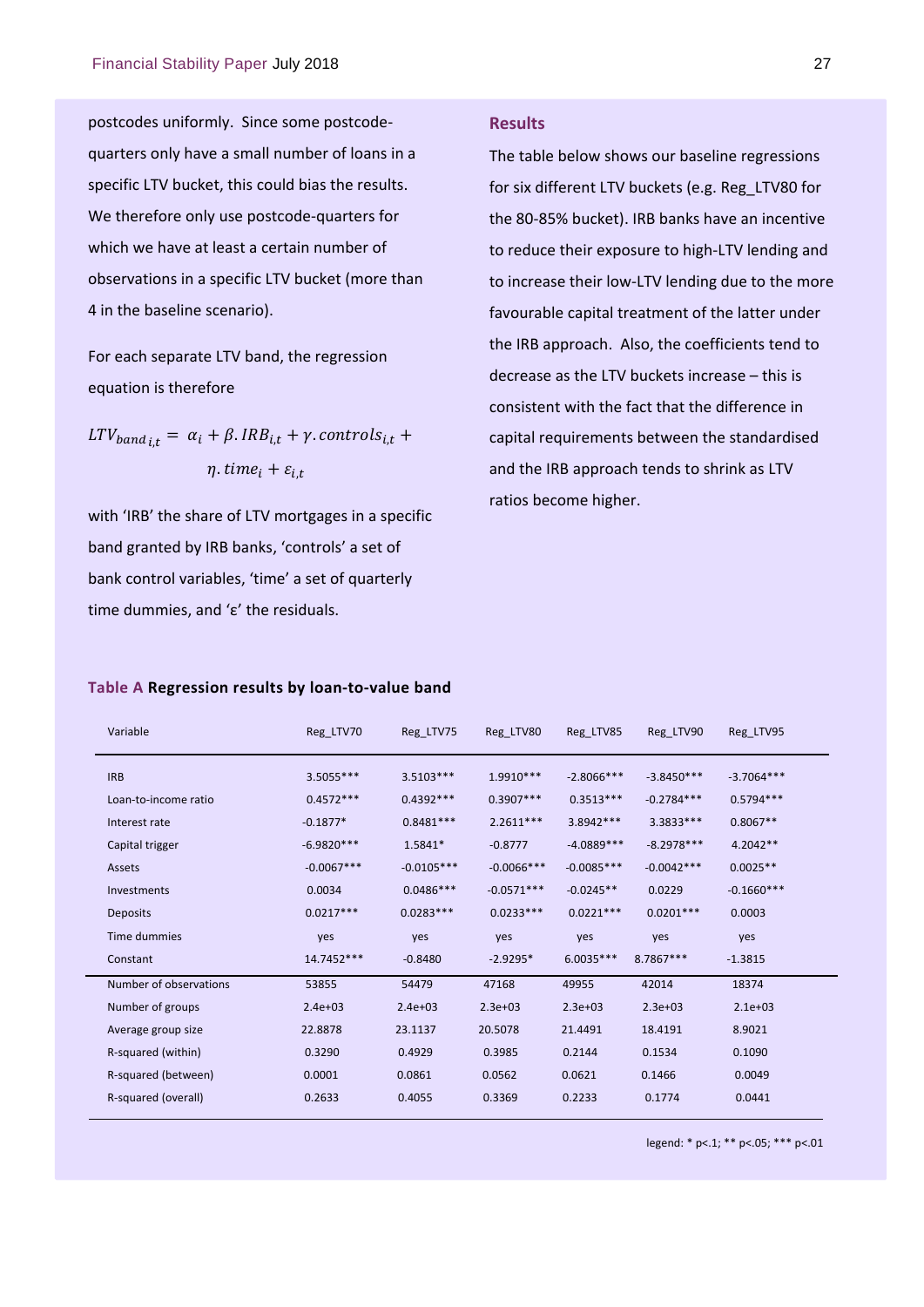The IRB coefficients in the different LTV regressions have the expected sign: For LTV buckets below and including 80‐85%, the coefficient is positive, while it is negative for LTV buckets above 80‐85%. In other words, postcodes with a higher share of IRB loans have a higher share of safer mortgages; and they also have a lower share of riskier mortgages. This evidence is in line with 'reverse risk shifting' behaviour. As for the control variables, the loan‐ to‐income (LTI) ratio serves as a proxy for risk that is based on a borrower characteristic. Higher LTI ratios tend to be associated positively with the dependent variables (the 90‐95% LTV regression being the exception). The coefficients of the mortgage interest rate tend to increase along with the LTV ratios. This shows that, as expected, riskier lending is correlated with a higher average interest rate, with the "riskneutral" interest rate located between an LTV of 70 and 75%. Capital constraints ("capital trigger") – a measure of how close a bank comes to breaching its minimum capital requirements – don't show a clear pattern. Bank size ("assets") is significantly negative for all but the highest bucket, indicating that only the most risky mortgages are positively associated with larger banks. While investments are not clearly linked to the dependent variables in a specific way, deposits are usually associated with higher lending in the respective buckets.

#### **Discussion**

Our results are in line with the hypothesis of 'reverse risk shifting' in the wake of Basel II. This

is one of the first direct pieces of evidence we are aware of that the introduction of more risk‐ sensitive IRB approaches in Basel II may have reduced risk shifting incentives. The new dataset has allowed us to look in more detail into banks' risk shifting behaviour within one broad asset class. To our knowledge, both our approach and dataset are novel in this literature.

One caveat with respect to our analysis is that, despite the included control variables, the regressions might not account for all important factors, for example some of those related to the financial crisis. If there are missing variables that influence banks on the IRB approach vs the standardised approach in a systematically different way, this could be picked up by the IRB variable even if differences in capital regulation do not play any role. But the risk of this being the case is mitigated by including the control variables, time dummies, and postcode fixed effects in our regressions.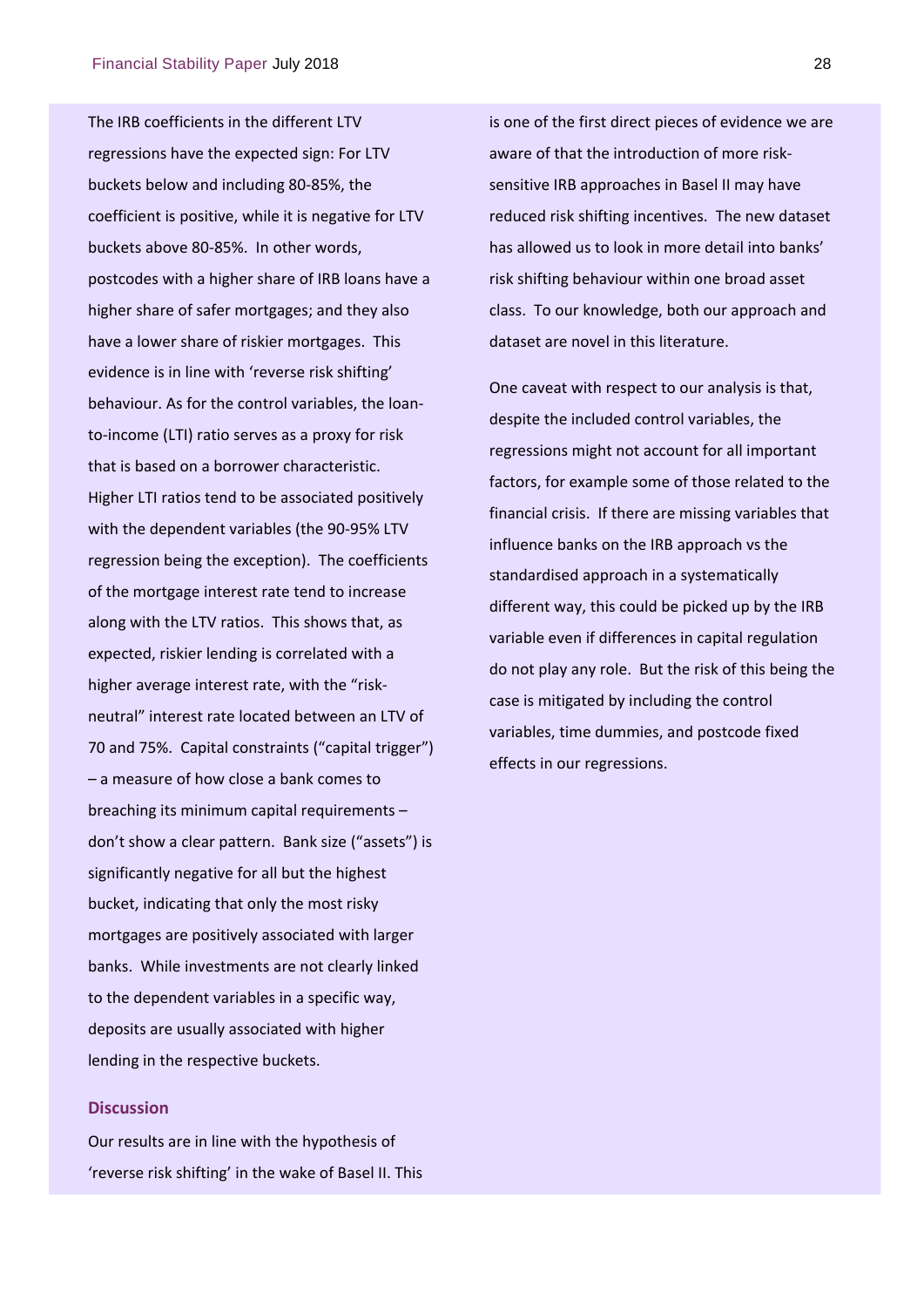## **5 Conclusion**

The analysis in this paper shows that the twin forces of changing economic activity and regulatory arbitrage chip away, and always have chipped away, on the effectiveness of even a well-designed rule. The German banking crisis of the 1930s showed a simple leverage ratio was not enough to capture the risk German banks were taking, giving rise to the risk‐weighted capital ratio. The simple Basel Accord of 1988 was not enough to capture increasing sophistication in banks' trading activities, giving rise to the first internal models approach. And while the Basel II reforms seem indeed to have achieved the result of decreasing risk shifting, the financial crisis and its aftermath showed that ever-complex models alone cannot ensure banks have enough capital; neither could the models banish regulatory arbitrage.

The rapid financial innovation we are currently experiencing is only likely to strengthen the forces that demand greater complexity. In

accommodating this change regulators have learned, and must remember, that matching this complexity by making rules more complex may not result in a safer system. This may be because the optimal response to a complex problem is not always a complex solution; or because added complexity increases the scope for arbitrage. So, overall, our analysis suggests the need for a robust regulatory framework with several complementary standards interacting and reinforcing each other, even if, prima facie, subjecting banks to a number of regulatory constraints adds to complexity (Rule, 2015; Aikman et al., 2018).

At the same time, history suggests that regulators cannot assume that their regime is infallible. This speaks to the need for much greater emphasis on active monitoring of the behavioural responses to regulation and regular 'running repairs' of the regime to deal with unintended consequences (Woods, 2016).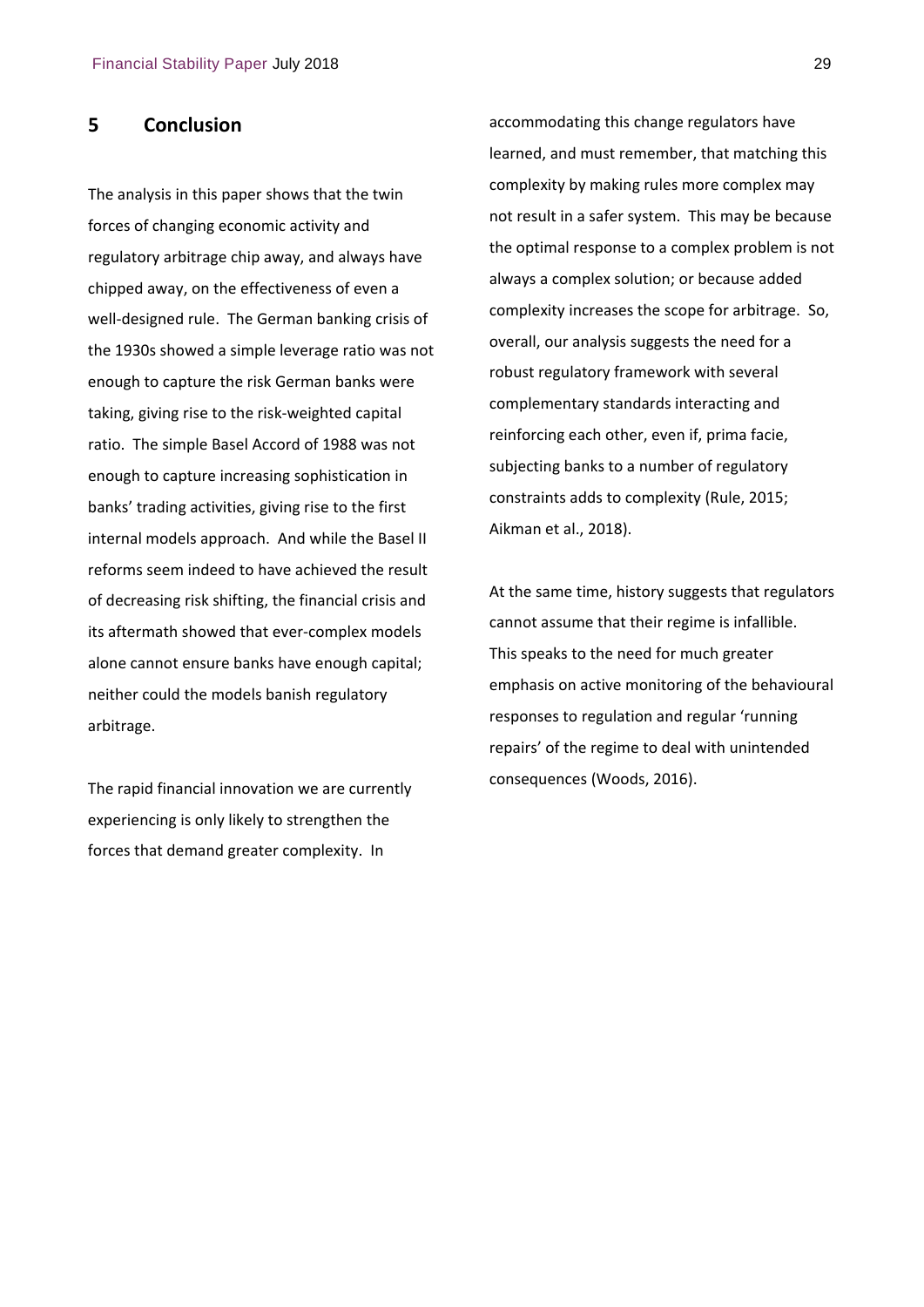## **References**

- Aikman, D., Haldane, A., Hinterschweiger, M., & Kapadia, S. (2018). Rethinking financial stability. *Bank of England Staff Working Paper* No. 712.
- Alfriend, M. C. (1988). International risk‐based capital standard: history and explanation. *Economic Review*. Federal Reserve Bank of Richmond.
- Allingham, M., & Sandmo, A. (1972). Income tax evasion: A theoretical analysis. *Journal of Public Economics*, 323‐338.
- Avery, R., & Berger, A. (1991). Risk‐based capital and deposit insurance reform. *Journal of Banking & Finance,* 847‐874.
- Babel B., Gius D., Gräwert A., Lüders E., Natale A., Nilsson B. & Schneider S. (2012). Capital Management: Banking's New Imperative. *McKinsey Working Papers on Risk*, Number 38.
- Bank of England (1980). The measurement of capital. Bank of England Quarterly Bulletin: September 1980, 324‐330.
- Barakova, I., & Palvia, A. (2014). Do banks' internal Basel risk estimates reflect risk? *Journal of Financial Stability, 13*, 167‐179.
- Bardos, J. (1987). The risk‐based capital agreement: a further step towards policy convergence. *FRBNY Quarterly Review*.
- Basel Committee on Banking Supervision (1988). International Convergence of Capital Measurement and Capital Standards. Basel.

Basel Committee on Banking Supervision (1996). Minimum capital requirements for market risk. Basel.

- Basel Committee on Banking Supervision (2006). Basel II: International Convergence of Capital Measurement and Capital Standards: A Revised Framework ‐ Comprehensive Version. Basel.
- Basel Committee on Banking Supervision (2013a). The regulatory framework: balancing risk sensitivity, simplicity and comparability. Basel.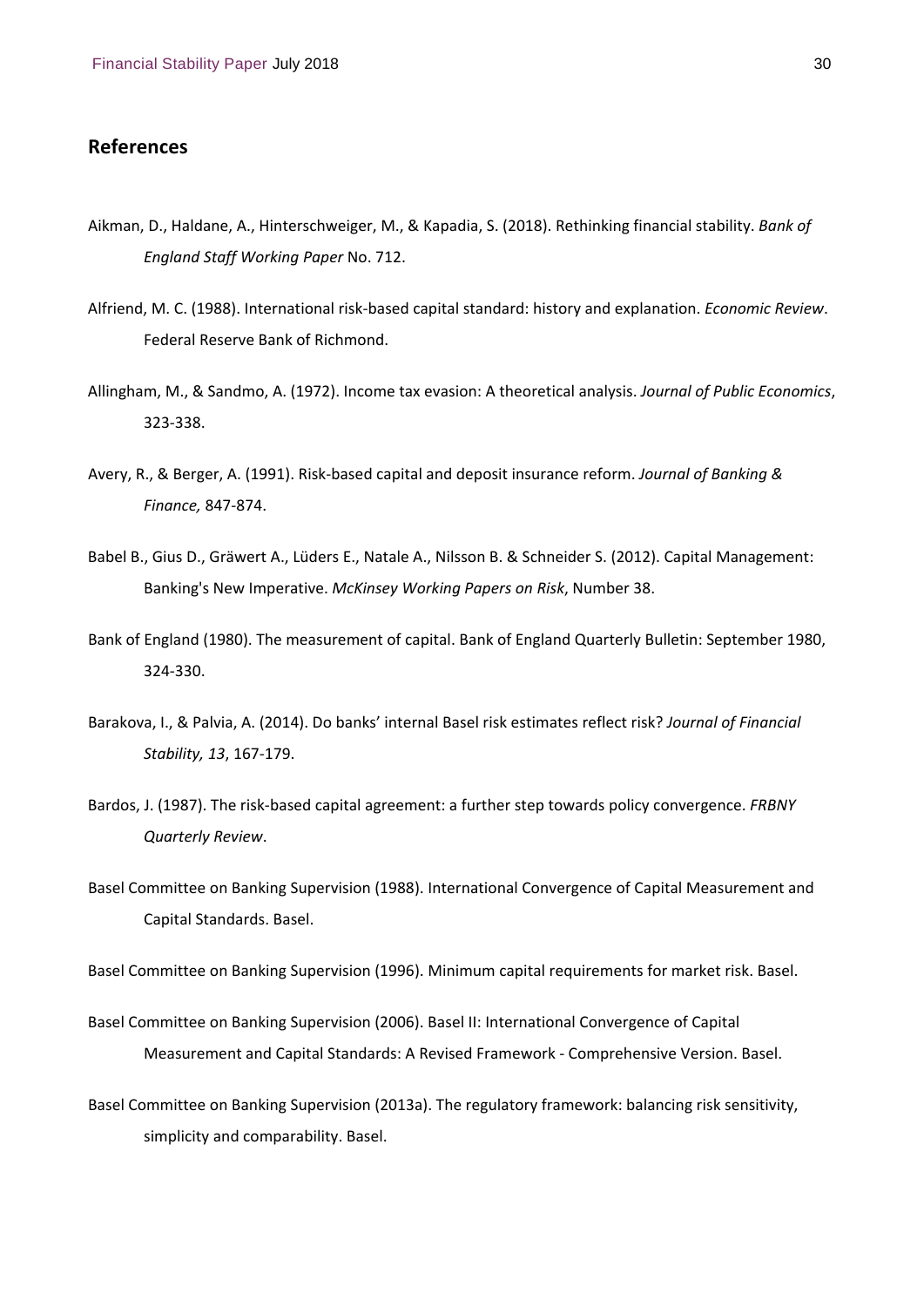- Basel Committee on Banking Supervision (2013b). Regulatory Consistency Assessment Programme (RCAP) Analysis of risk‐weighted assets for market risk. Basel.
- Basel Committee on Banking Supervision (2013c). Regulatory Consistency Assessment Programme (RCAP) ‐ Second report on risk-weighted assets for market risk in the trading book. Basel.
- Basel Committee on Banking Supervision (2014). Regulatory consistency assessment programme (RCAP) Analysis of risk‐weighted assets for the banking book. Basel.
- Becker, B., & Ivashina, V. (2015). Reaching for yield in the bond market. *The Journal of Finance, 70(5),* 1863‐ 1902.
- Begley, T. A., Purnanandam, A. K., & Zheng, K. K. (2016). The strategic under‐reporting of bank risk. *Ross School of Business Working Paper* No. 1260.
- Behn, M., Haselmann, R., & Vig, V. (2016). The limits of model‐based regulation. *ECB Working Paper* No. 1928.
- Benetton, M., Eckley, P., Garbarino, N., Kirwin, L., & Latsi, G. (2017). Specialisation in mortgage risk under Basel II. *Bank of England Staff Working Paper* No. 639.
- Berg, T., & Koziol, P. (2017). An analysis of the consistency of banks' internal ratings. *Journal of Banking & Finance*, 27‐41.
- Berger, A. N., & Bouwman, C. H. (2013). How does capital affect bank performance during financial crises? *Journal of Financial Economics, 109(1),* 146‐176.
- Blundell‐Wignall, A., Atkinson, P., & Roulet, C. (2014). Bank business models and the Basel system: Complexity and interconnectedness. OECD Journal: Financial Market Trends 2014.
- Demirguc‐Kunt, A., Detragiache, E., & Merrouche, O. (2013, September). Bank Capital: Lessons from the Financial Crisis. *Journal of Money, Credit and Banking, 45(6),* 1147‐1164.
- Deutsche Bundesbank. (1973). Geschäftsbericht der Deutschen Bundesbank für das Jahr 1972. Deutsche Bundesbank.
- Diamond, P. A., & Mirrlees, J. A. (1971). Optimal taxation and public production I: Production efficiency. *The American Economic Review, 61(1),* 8‐27.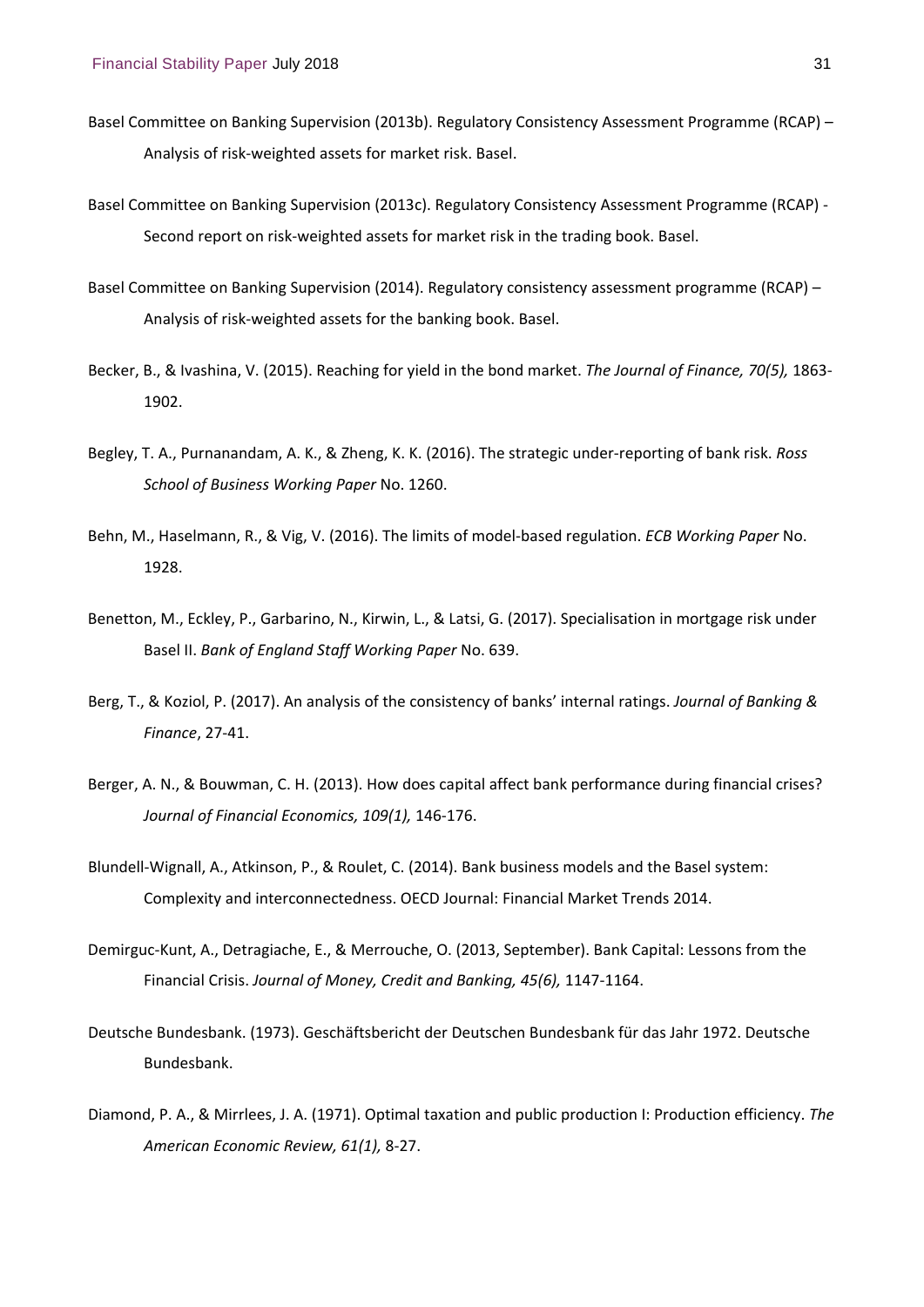- Eisdorfer, A. (2008). Empirical evidence of risk shifting in financially distressed firms. *The Journal of Finance*, 609 ‐ 637.
- Estrella, A., Park, S., & Peristiani, S. (2000). Capital Ratios as Predictors of Bank Failure. *Federal Reserve Bank of New York Economic Policy Review.*
- Firestone, S., & Rezende, M. (2016). Are banks' internal risk parameters consistent? Evidence from syndicated loans. *Journal of Financial Services Research*, 211 ‐ 242.
- Furlong, F. (1988). Changes in Bank Risk‐Taking. *Federal Reserve Bank of San Francisco Economic Review*.
- Gigerenzer, G., & Brighton, H. (2009). Homo Heuristicus: Why Biased Minds Make Better Inferences. *Topics in Cognitive Science,* 107 ‐ 143.
- Goodhart, C. (2011). The Basel Committee on Banking Supervision ‐ a history of the early years 1974 ‐ 1977. Cambridge: Cambridge University Press.
- Haldane, A., & Madouros, V. (2012). The Dog and the Frisbee. London: Bank of England.
- Hanlon, M., & Heitzmann, S. (2010). A review of tax research. *Journal of Accounting and Economics*, 127‐ 178.
- Hindriks, J., Keen, M., & Muthoo, A. (1999). Corruption, extortion and evasion*. Journal of Public Economics*, 395 ‐ 430.
- Inter‐Bank Research Oranisation. (1978). The Regulation of Banks in the Member States of the ECC. London: Sijthoff & Noordhoff.
- Jackson, P. (1999). Capital requirements and bank behaviour: the impact of the Basel Accord. BCBS Working Papers.
- Laeven, L., & Levine, R. (2009). Bank governance, regulation and risk taking. *Journal of Financial Economics*, *93(2),* 259‐275.
- Laeven, L., & Valencia, F. (2010). Resolution of banking crises: the good, the bad, and the ugly. International Monetary Fund Working Paper.
- Levin, C., & McCain, J. (2013). JPMorgan Chase Whale Trades: A case history of derivatives risk and abuse. Washington: Permanent Subcommittee on Investigations, United States Senate.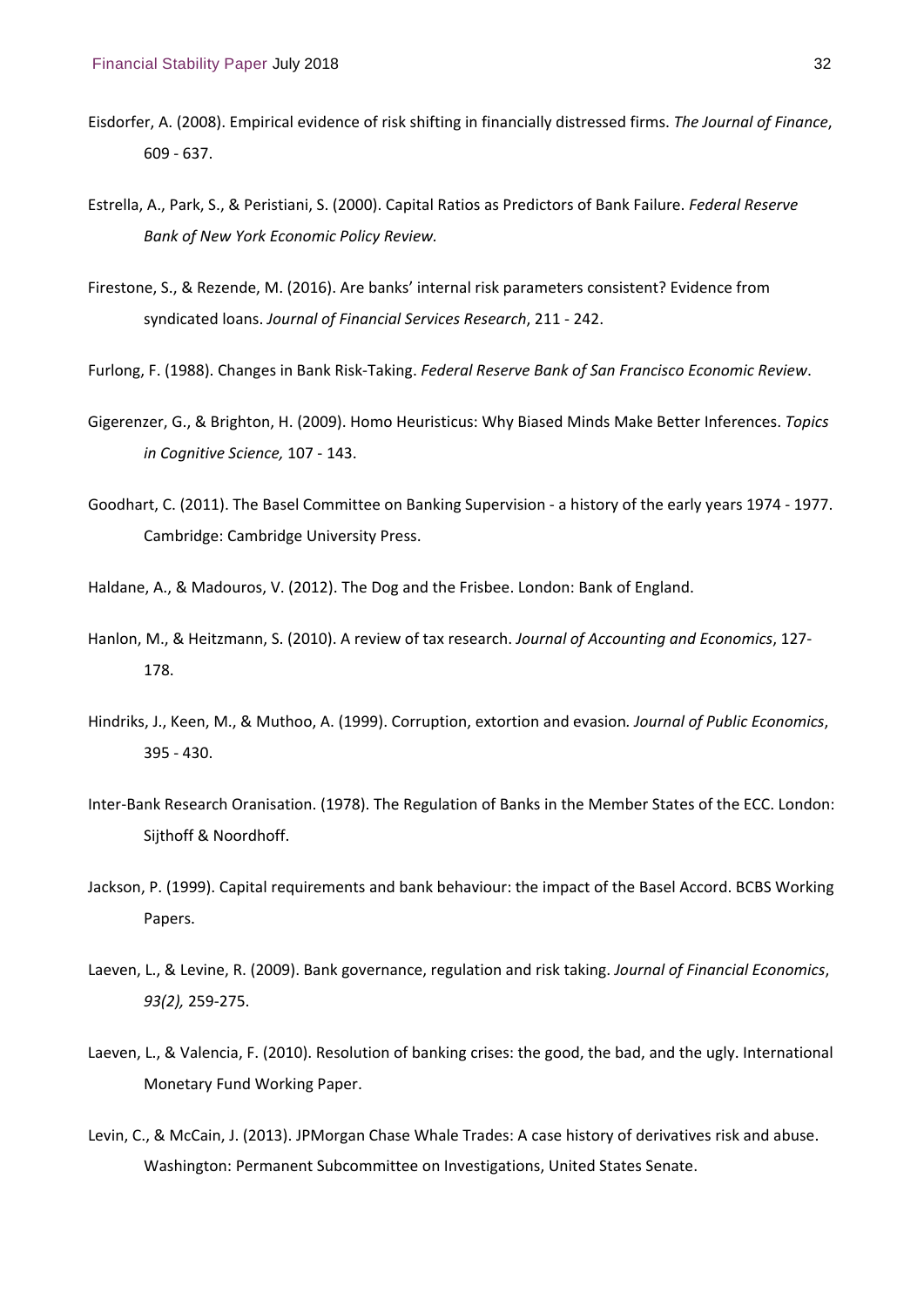- Mariathasan, M., & Merrouche, O. (2012,September). The manipulation of Basel risk‐weights. Evidence from 2007 ‐ 2010. *University of Oxford, Department of Economics Discussion Paper* Number 621.
- Mayes, D. G., & Stremmel, H. (2012). The effectiveness of capital adequacy measures in predicting bank distress.
- McDonough, W. J. (1998). Conference Overview: Major Themes and Directions for the Future. Financial Services at the Crossroads: Capital Regulation in the Twenty‐First Century, (pp. 3‐6). New York.
- Neumann, T. (2015, August 12). It's a model ‐ but is it looking good? When banks' internal models may be more style than substance. Retrieved March 2016, from http://bankunderground.co.uk/ 2015/08/12/its-a-model-but-is-it-looking-good-when-banks-internal-models-may-be-more-stylethan‐substance/
- Neumann, T. (2016, February). From Berlin to Basel: what can 1930s Germany teach us about banking regulation? Bank Underground Blog. Retrieved from Bank Underground Blog.
- Neumann, T., & Haldane, A. G. (2016). Complexity in Regulation. In Palgrave Handbook of European Banking (pp. 323‐347). Palgrave Macmillan UK.
- Norton, J. J. (1995). Devising International Bank Supervisory Standards. Kluwer Academic Publishers.
- Plosser, M., & Santos, J. (2014). Banks' Incentives and the Quality of Internal Risk Models. *Federal Reserve Bank of New York Staff Reports*.
- Procter & Gamble UK v HM Revenue and Customs , 407 (EWCA Civ 2009).
- Richardson, G. (2006). Determinants of tax evasion: A cross‐country investigation. *Journal of International Accounting, Auditing and Taxation*, 1069–1075.

Rule, D. (2015). What is left to do on the post-crisis bank capital framework? Bank of England.

- Sheldon, G. (1996). Capital Adequacy Rules and the Risk‐Seeking Behavior of Banks: A Firm‐Level Analysis. *Swiss Journal of Economics and Statistics*, 709 ‐ 734.
- Sheppard, D. K. (1971). The growth and role of U.K. financial institutions, 1880-1962. Methuen.

Slemrod, J., & Gillitzer, C. (2014). Multiple Tax‐System Instruments. In Tax Systems (pp. 93–112). MIT Press.